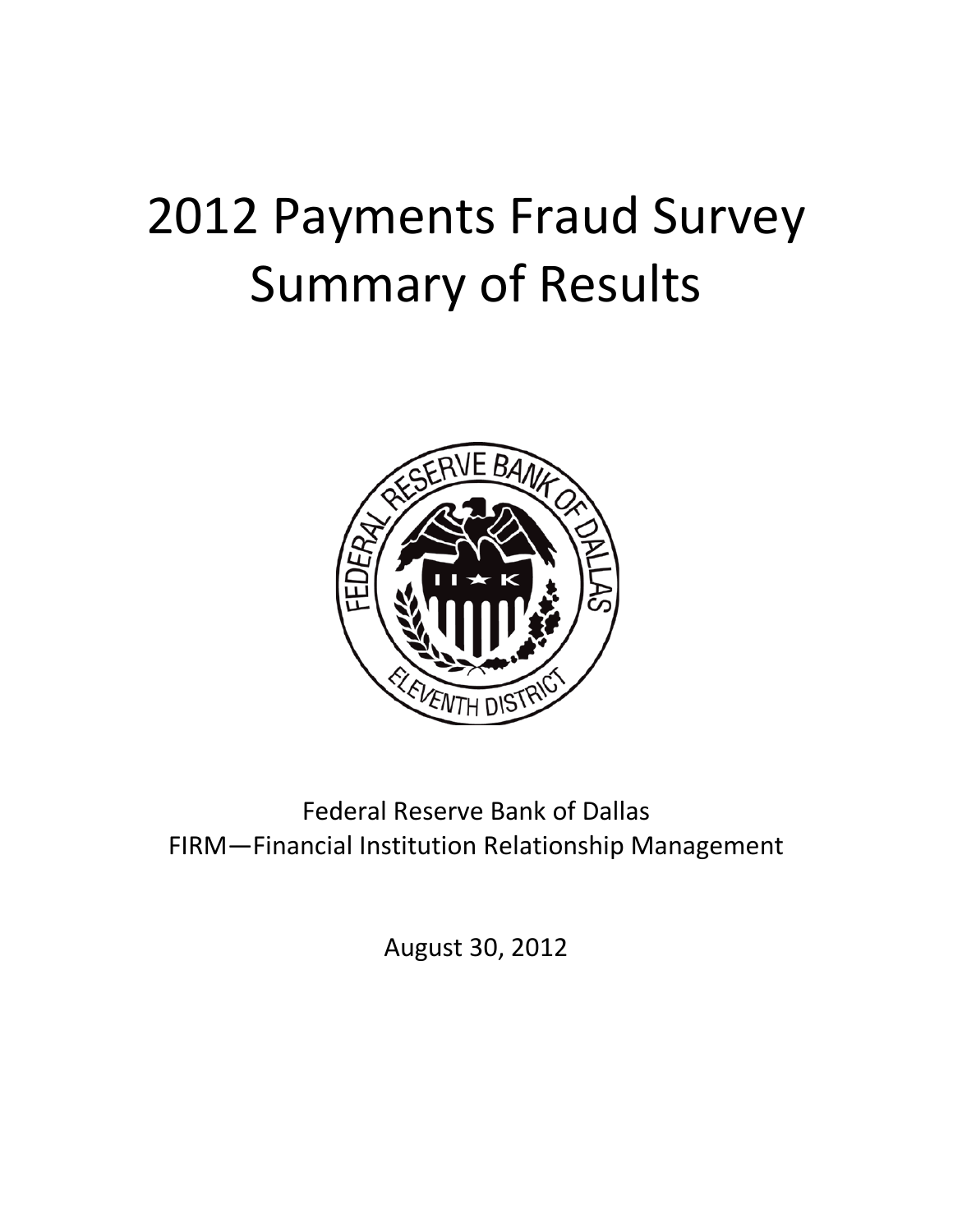# **1. Introduction**

In April 2012, the Federal Reserve Bank of Dallas' FIRM—Financial Institution Relationship Management Department conducted research on payments-related fraud experienced by organizations in the Dallas Fed District.<sup>[1](#page-1-0)</sup> We asked our financial institution constituents to respond to an online survey about their experiences with payments fraud and the methods they use to reduce fraud risk. In addition, the survey audience was expanded with the help of the following organizations, which sent invitations to complete the survey directly to their members: SWACHA—The Electronic Payments Resource; the Dallas Association for Financial Professionals (AFP), Fort Worth AFP, Austin AFP, Houston Treasury Management Association (TMA) and San Antonio TMA. We thank those organizations for their help in obtaining responses.

The survey covered transactions made using cash, check, debit and credit cards, automated clearinghouse (ACH), and wire transfers.

This survey effort was part of a broader initiative conducted in conjunction with the Federal Reserve Banks of Minneapolis, Boston and Richmond, as well as the Independent Community Bankers of America. We plan to repeat this survey biannually in the years ahead, which will allow us to analyze trend data on payments fraud in the district over multiple years.

# **2. Respondent Information**

There were a total of 139 respondents to the survey based in the Dallas Fed District, 120 (86%) in the financial services industry, almost all of which are financial institutions (FIs),<sup>[2](#page-1-1)</sup> and 19 (14%) non-financial services organizations. The remaining non-financial institution respondents classified their organizations in one of 19 industry categories, as shown in Chart A.

Respondents are also categorized by their organizations' annual revenues, shown in Chart B. Just over half of the organizations have annual revenues of less than \$50 million. Chart C shows, for financial institution respondents only, the number of respondents in each of various assetsize groups. About 80% of respondents were from organizations with less than \$1 billion in assets.

<span id="page-1-0"></span> $1$  Questions about the survey should be directed to Matt Davies, AAP, CTP, Director of Payments Outreach, Federal Reserve Bank of Dallas, at [matt.davies@dal.frb.org](mailto:matt.davies@dal.frb.org) or 214-922-5259.

<span id="page-1-1"></span> $2$  For the purposes of this survey, the term "financial institutions" includes both banks and credit unions.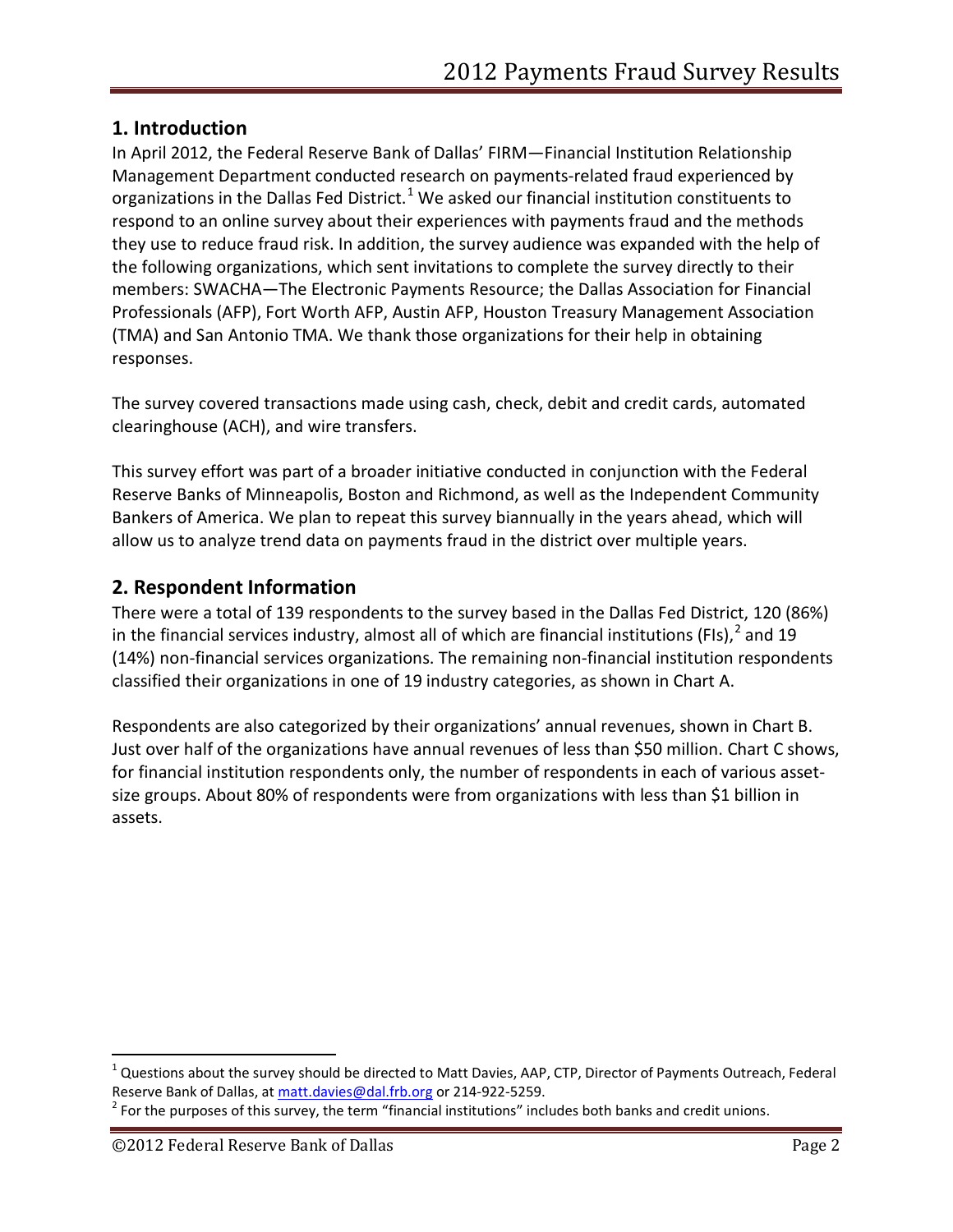

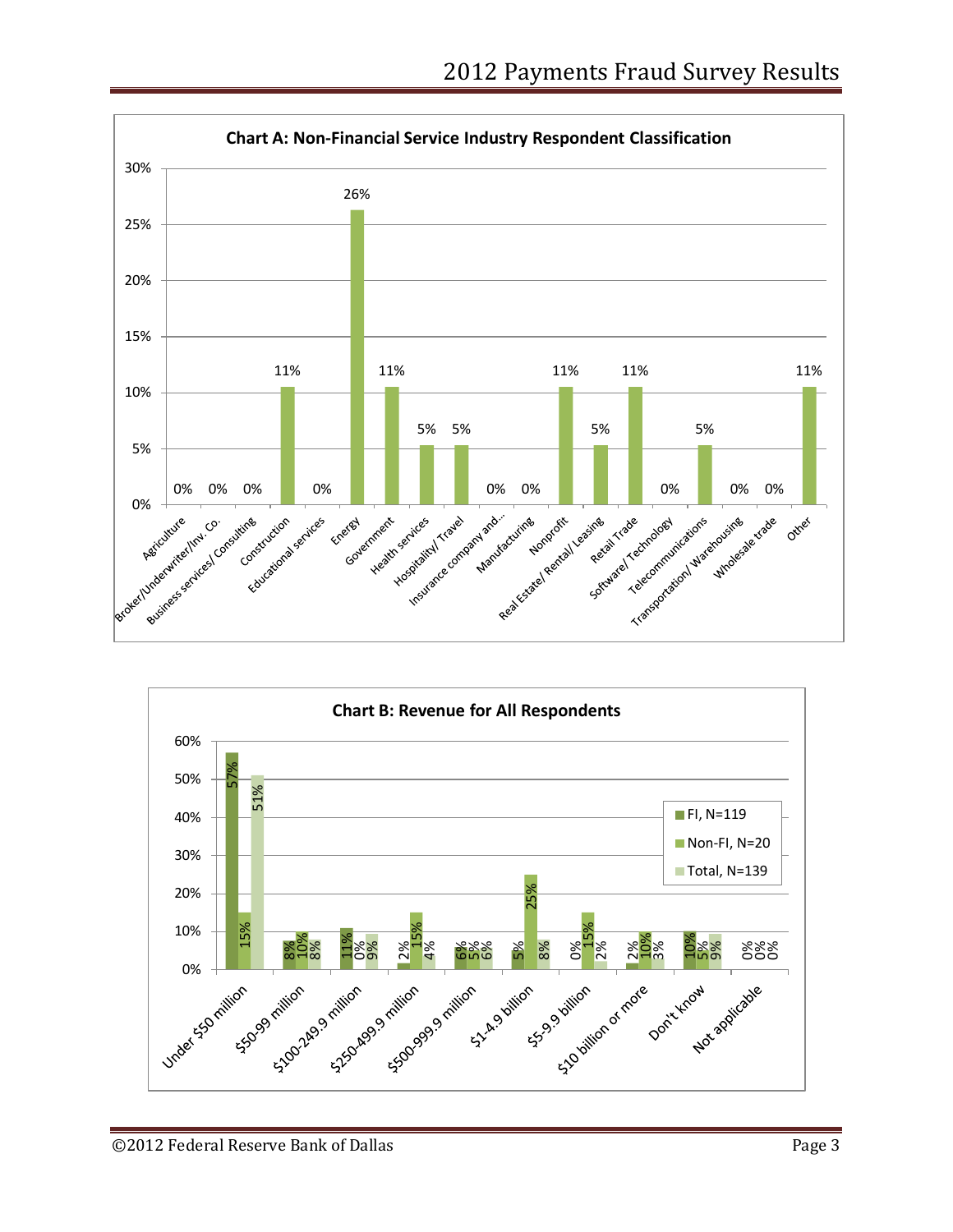

# **3. Summary of Survey Results by Question**

# *a. Payments Made and Payment Types Used by Respondent Organizations*

Non-financial institution respondents were asked whether their organization's payments typically have as their counterparties consumers, other businesses (including government entities) or both. As can be seen in Chart D, respondents were split evenly between payments primarily to/from other businesses and payments to/from both consumers and businesses.

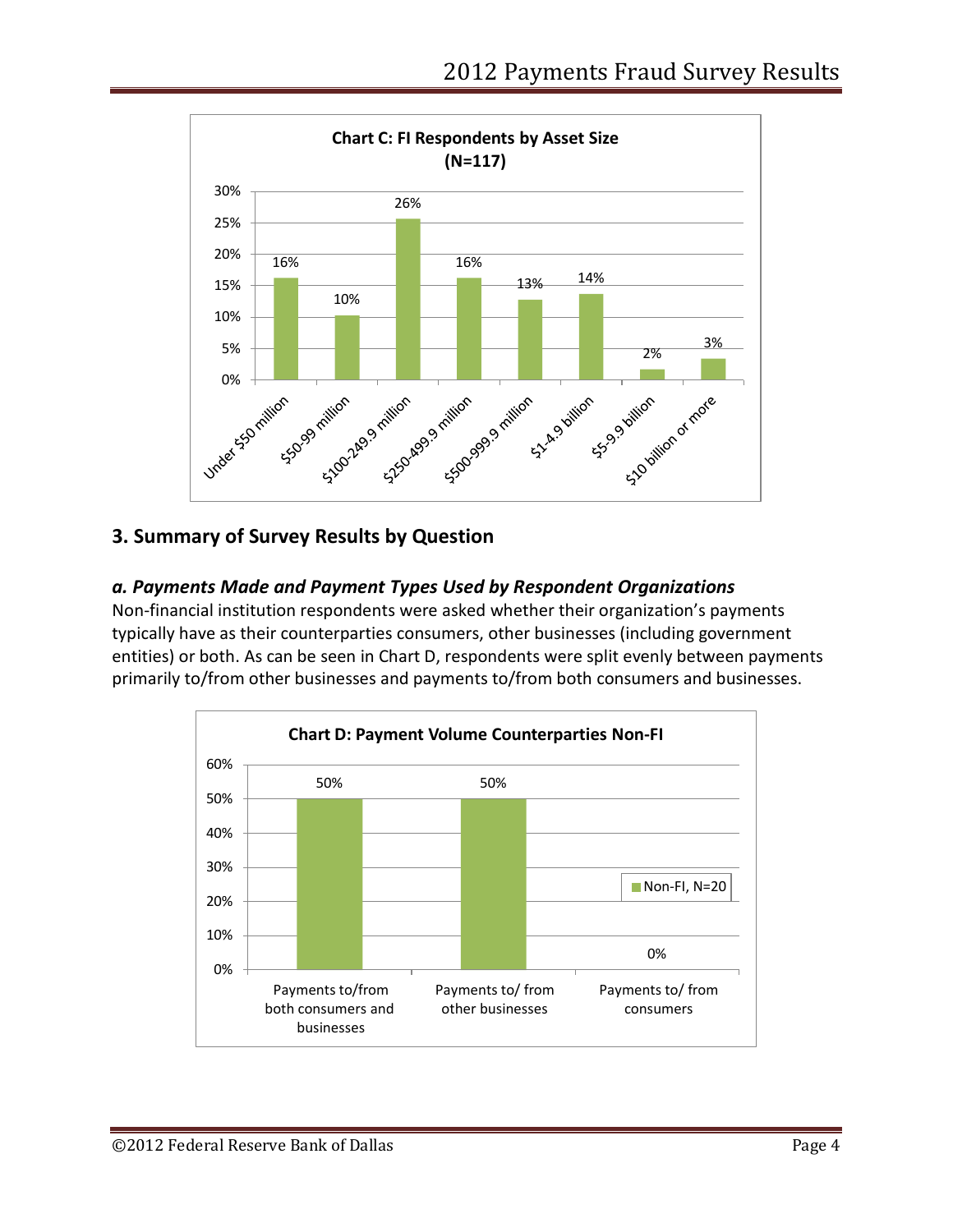Chart E shows payment types accepted by non-financial institution respondents, while Chart F shows payment types used for disbursements by the same subset of respondents.





Financial institution respondents were asked to indicate whether their customer base is composed primarily of consumers, commercial clients or both. As can be seen in Chart G, nearly three-fourths of financial institution respondents offer services to both consumer and commercial customers.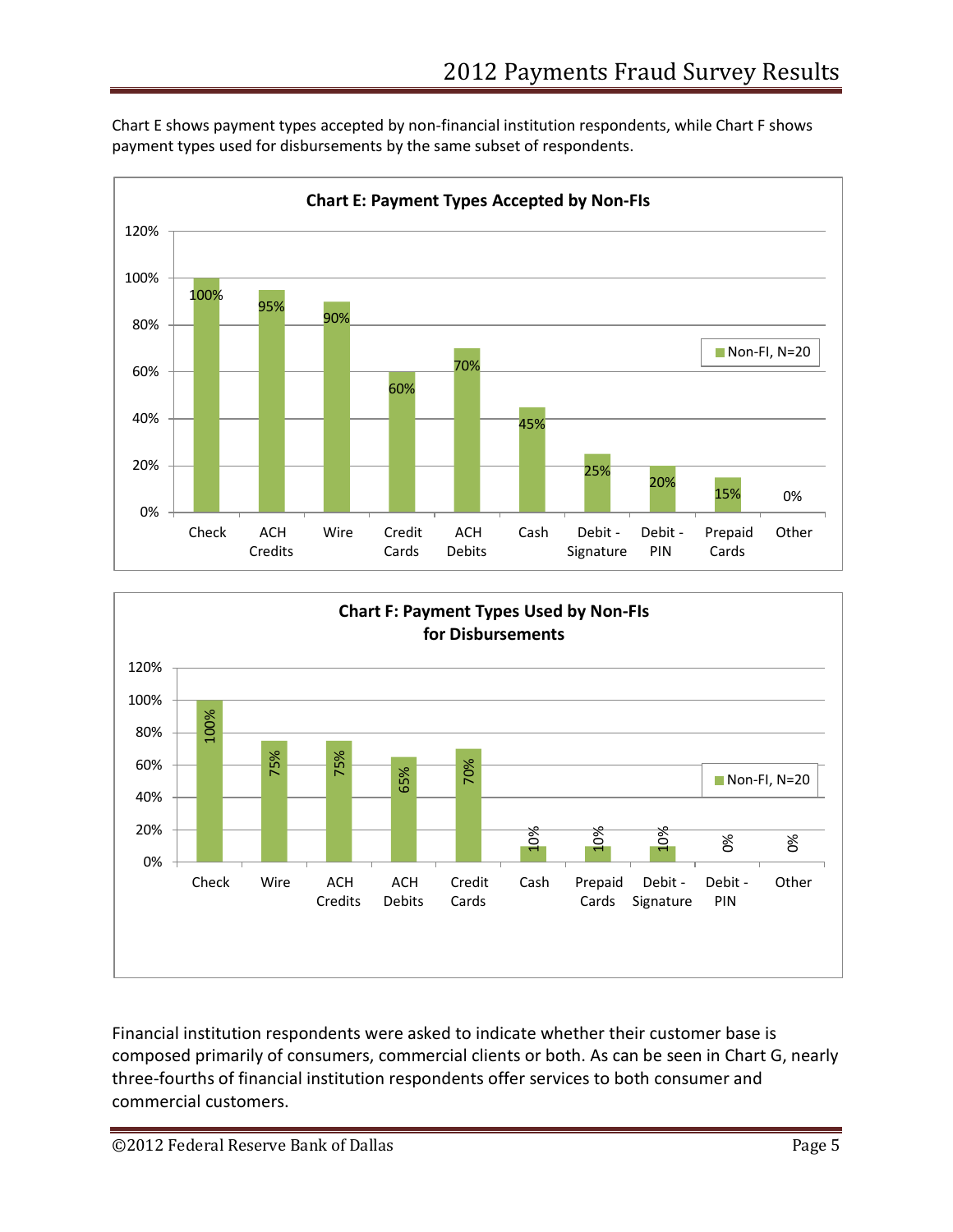

Chart H illustrates the types of payments offered by financial institution respondents.



# *b. Payments Fraud Attempts and Financial Losses*

Only two (1.7%) of the financial institution respondents reported no payments fraud attempts; that figure was four (20%) for all other organizations. Respondents were asked which payment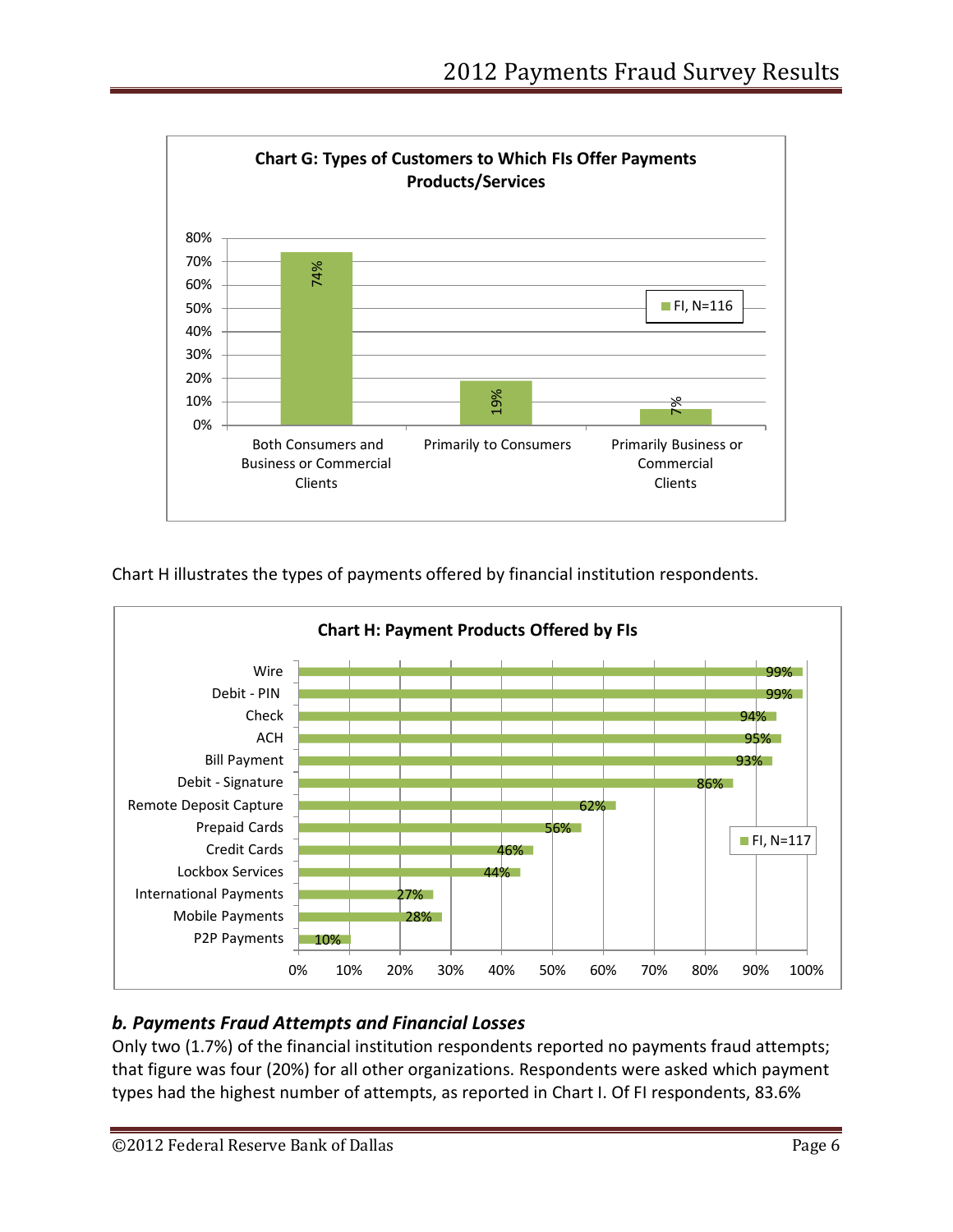chose signature debit card attempts, followed by check (49.1%) and PIN debit (45.7%). Check fraud attempts were by far the highest among non-FI organizations at 65%, with credit card second highest at 35%.



For all payment types except signature debit, the majority of financial institution respondents indicated that their fraud prevention costs exceed their actual dollar losses to fraud (Chart J). Non-financial institution respondents tended to offer or use fewer types of payments, but for those payment types offered/used, they also indicated that fraud prevention tends to be more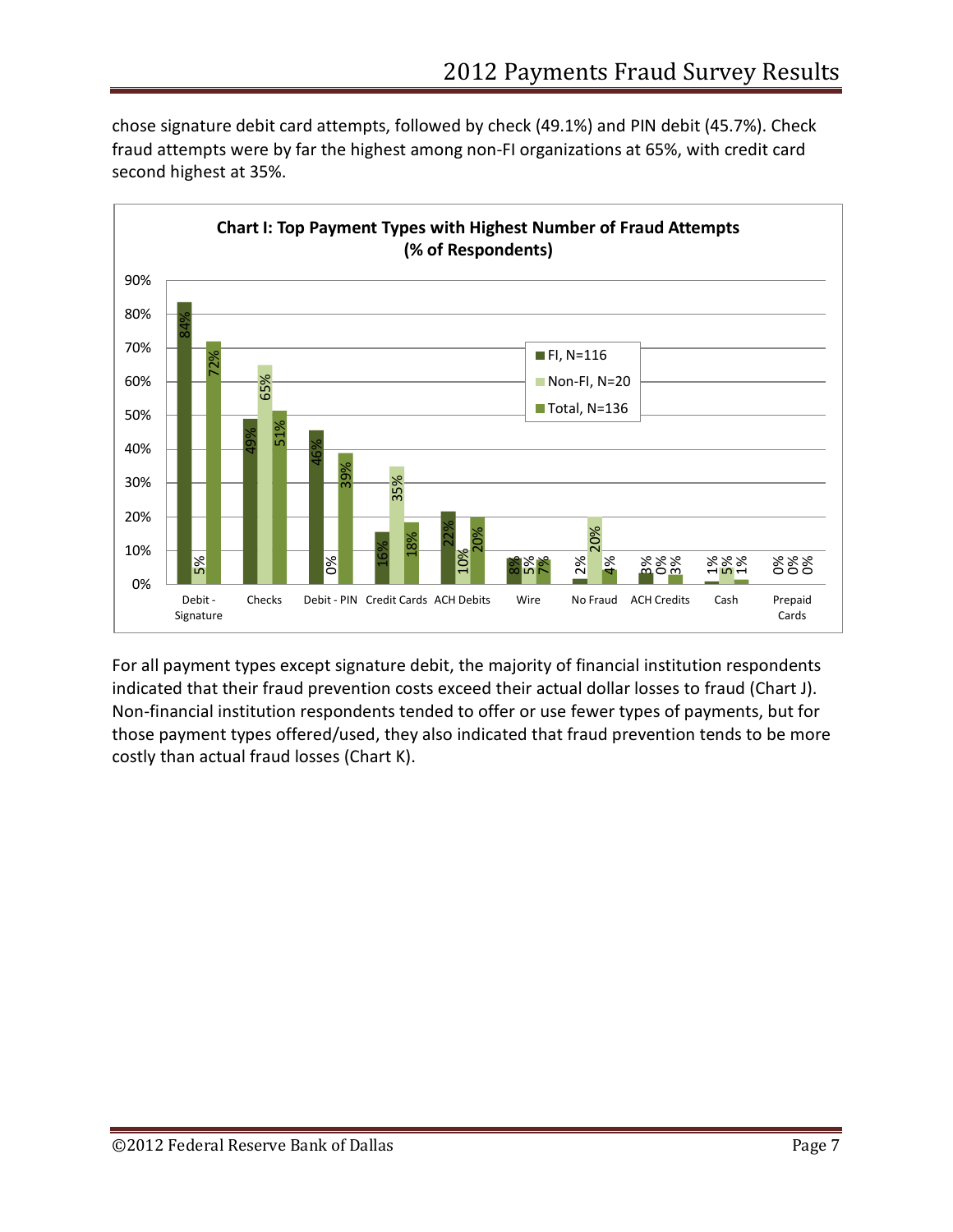



Only 2.8% of the FI respondents reported no dollar losses due to payments fraud; that number jumps to 77.8% for all other respondents. Respondents were asked which payment types have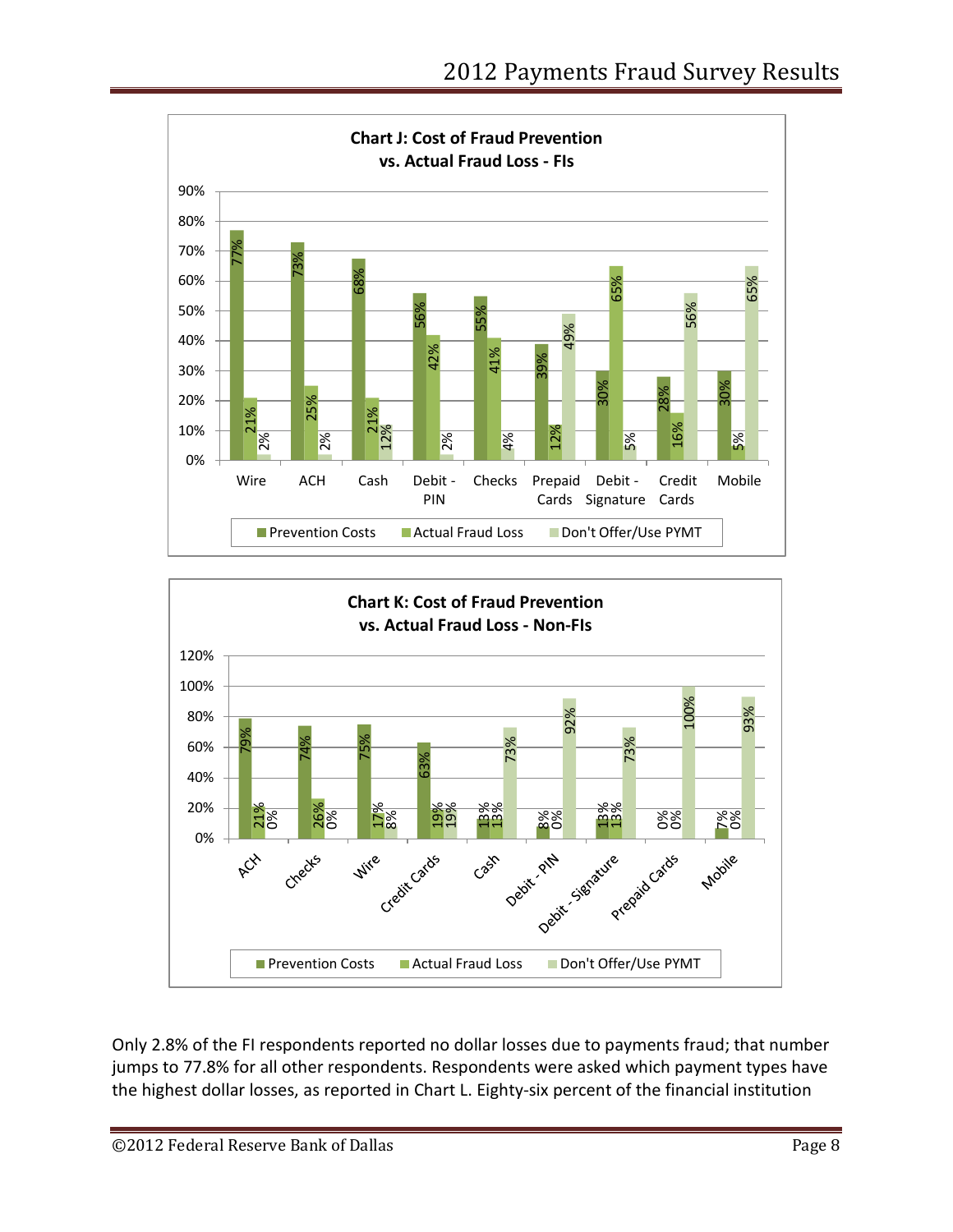respondents identified signature debit cards as having the highest dollar losses, followed by PIN debit cards and checks. In contrast, non-financial institution respondents identified credit cards and signature debit cards as having the highest dollar losses at about 11% each, followed by checks, ACH and cash at about 6% each.



Over 74% of respondents estimated losses as 0.5% or less of their annual revenue (Table 1). Nearly 63% of all respondents selected the lowest range of loss, or less than 0.3% of annual revenues. These data suggest that losses due to payments fraud are relatively well controlled.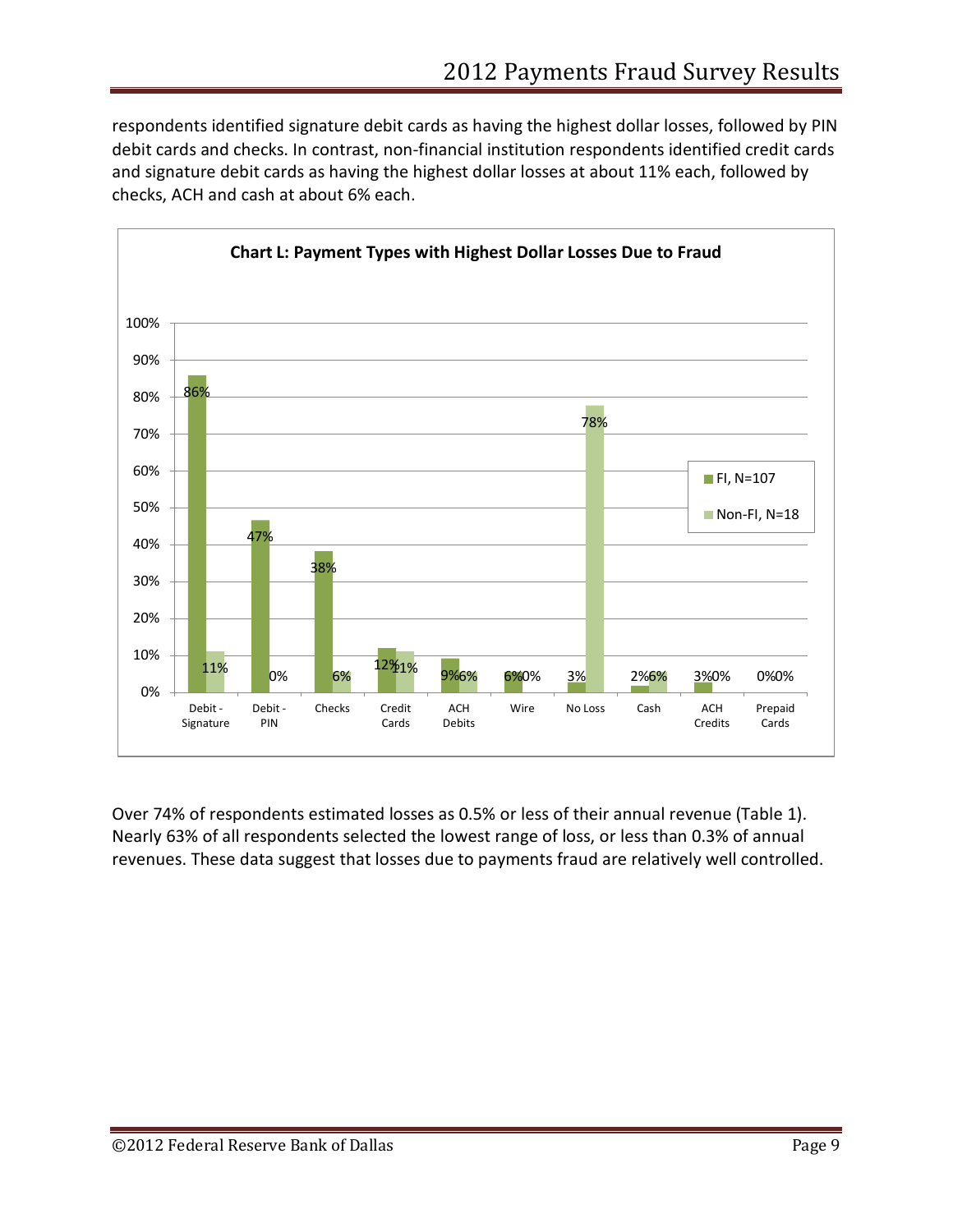| Loss Range as a Percent of Annual Revenue |                |               |                              |         |             |         |  |  |  |  |  |
|-------------------------------------------|----------------|---------------|------------------------------|---------|-------------|---------|--|--|--|--|--|
|                                           | 0%             | $>0\% - .3\%$ | $.6% -$<br>$.3% - .5%$<br>1% |         | $1.1% - 5%$ | Over 5% |  |  |  |  |  |
| # of FI respondents<br>$(N=102)$          | $\overline{2}$ | 72            | 14                           | 9       | 4           | 1       |  |  |  |  |  |
| % of FI respondents                       | 2%             | 71%           | 14%                          | 9%      | 4%          | 1%      |  |  |  |  |  |
| # of Non-FI respondents<br>$(N=18)$       | 14             | 3             | $\mathbf 0$                  | 1<br>6% | 0<br>0%     | 0<br>0% |  |  |  |  |  |
| % of Non-FI respondents                   | 78%            | 17%           | 0%                           |         |             |         |  |  |  |  |  |
| # of all respondents<br>$(N=120)$         | 16             | 75            | 14                           | 10      | 4           | 1       |  |  |  |  |  |
| % of all respondents                      | 13%            | 63%           | 12%                          | 8%      | 3%          | 1%      |  |  |  |  |  |

#### **Table 1: Payments Fraud Financial Losses by Percentage of Respondents that Incurred Losses**

Nearly 45% of respondents experienced increased fraud loss in 2012 over 2011 (Chart M), while approximately 38% indicated their financial losses due to fraud had stayed the same, and nearly 17% reported that they had decreased.



As shown in Charts N and O below, respondents that reported an increase in loss estimated the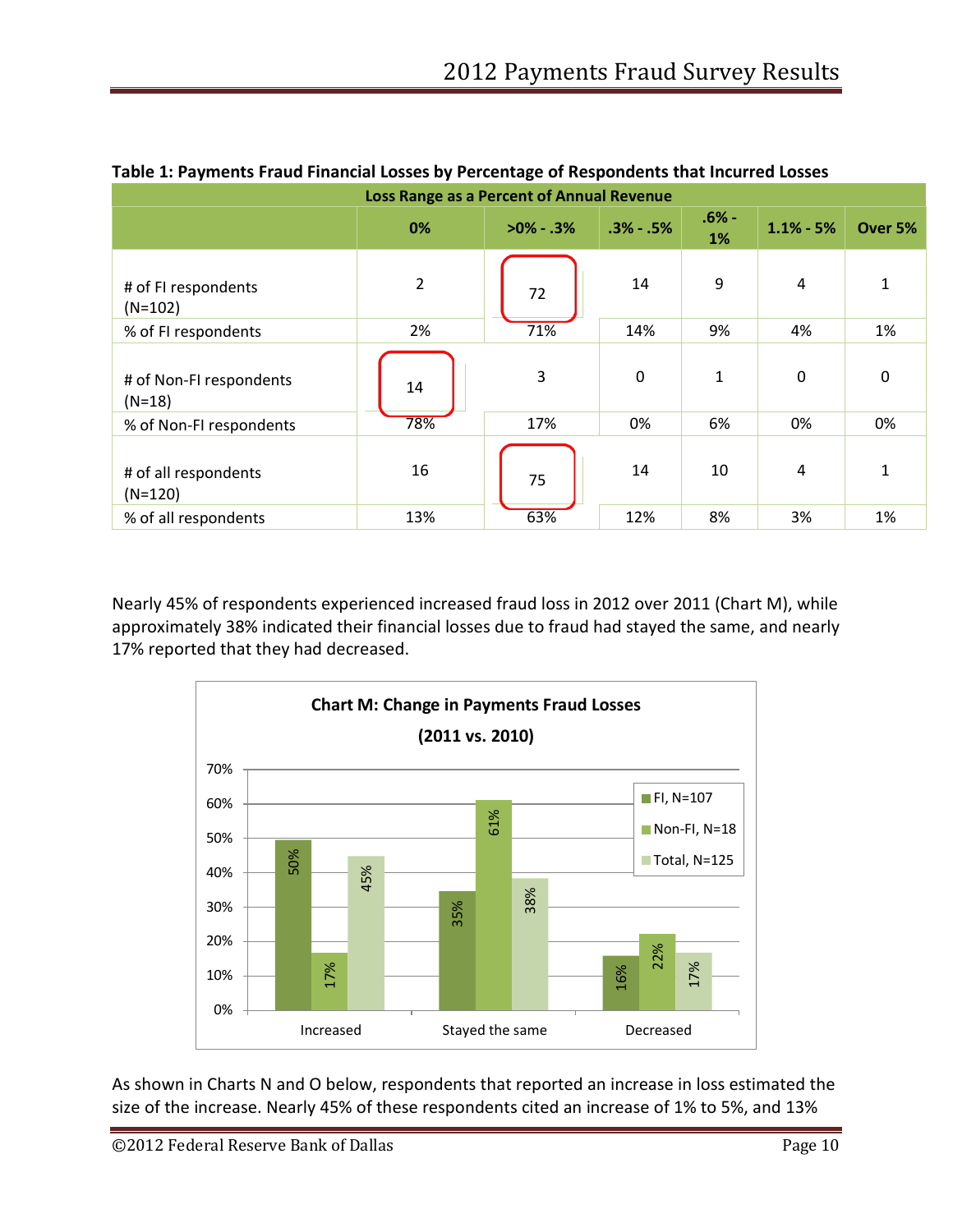67%

estimated an increase of 10% or more. However, based on Table 1 above, note that, despite these increases, the total loss, estimated as a percentage of revenues, remains relatively small for the vast majority of respondents.



As shown in Chart P below, respondents that reported an increase in loss were also asked to identify the payment type associated with the increased loss. Signature debit led the list for financial institutions, while credit cards were tops for non-financial institution respondents.

0% 10% 20% 30% 40% 50% 60% 70% 80%

Unsure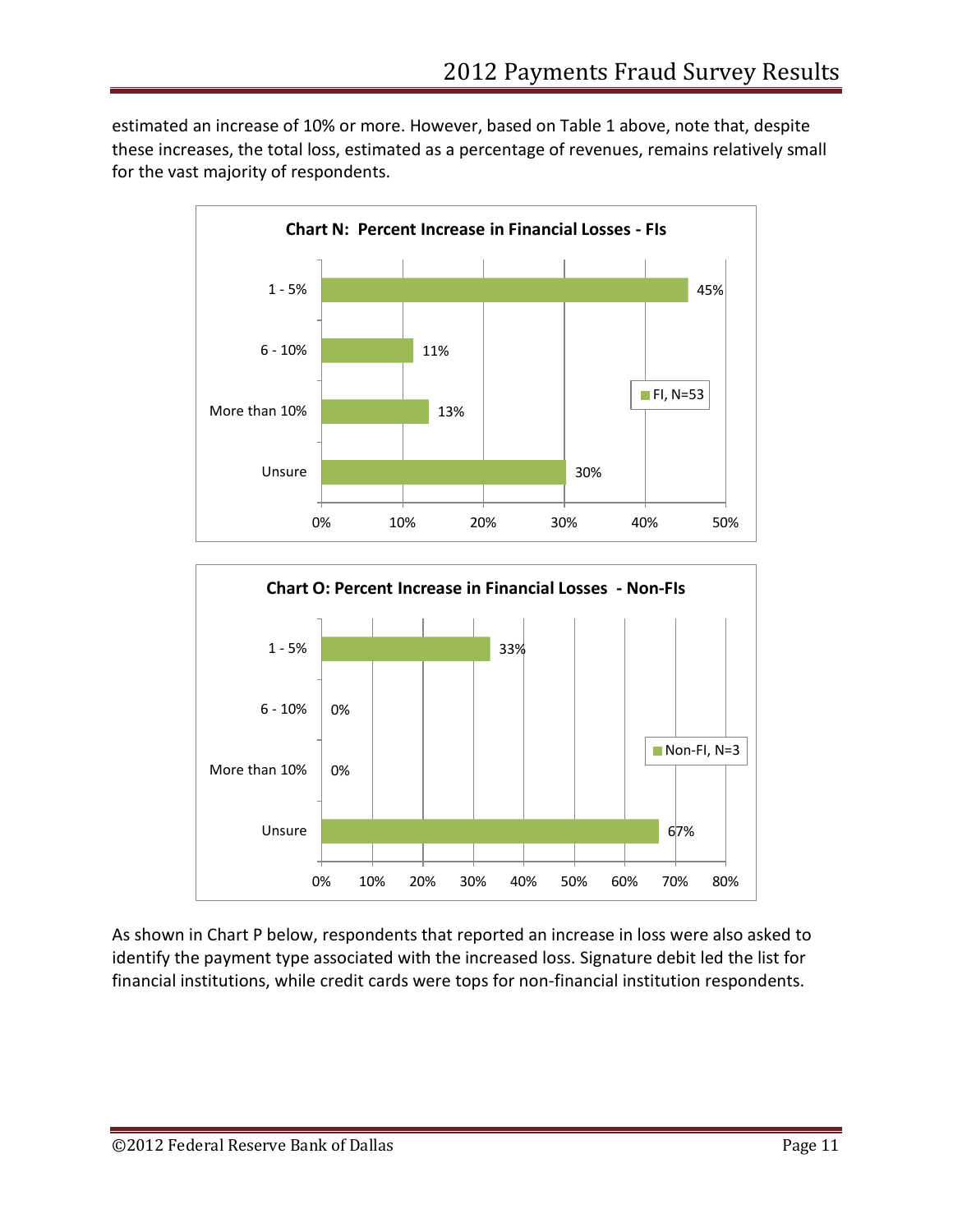

Charts Q and R below indicate the responses of those that reported a decrease in loss, who

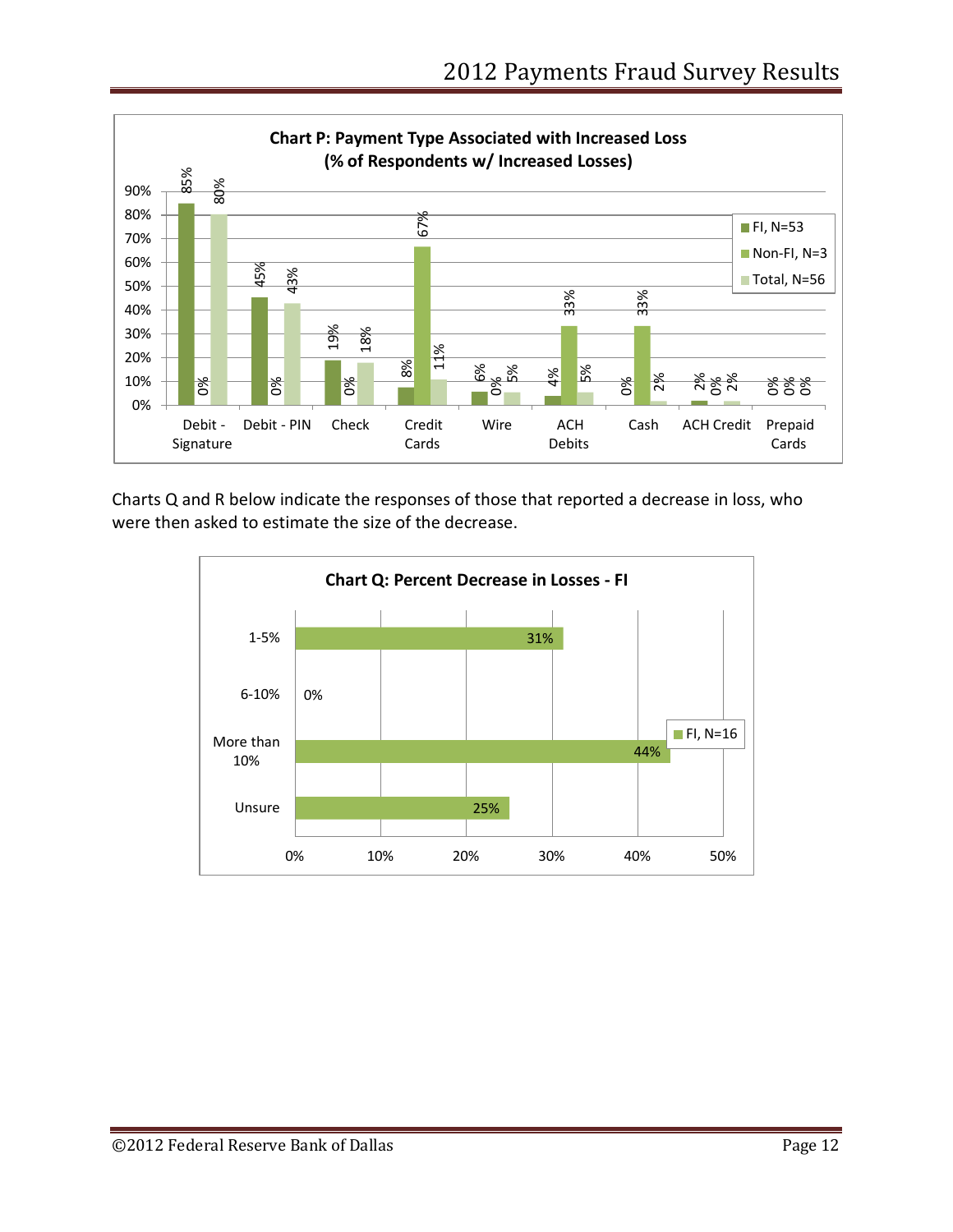

Chart S below shows the results for respondents that reported a decrease in loss who were then asked to identify the payment type associated with the decreased loss. In this area, signature debit topped the list for financial institutions, while checks were the biggest contributing factor for non-financial institution respondents.



In total, 14 respondents (12 financial institutions and two non-financial institution respondents) indicated that their organizations had made changes to their payments risk management practices that led to the decrease in 2011 payments fraud losses, while seven indicated that they had not. Among those who had made changes to their practices, the most common change was to enhance the organization's systems for monitoring fraud (Chart T). Other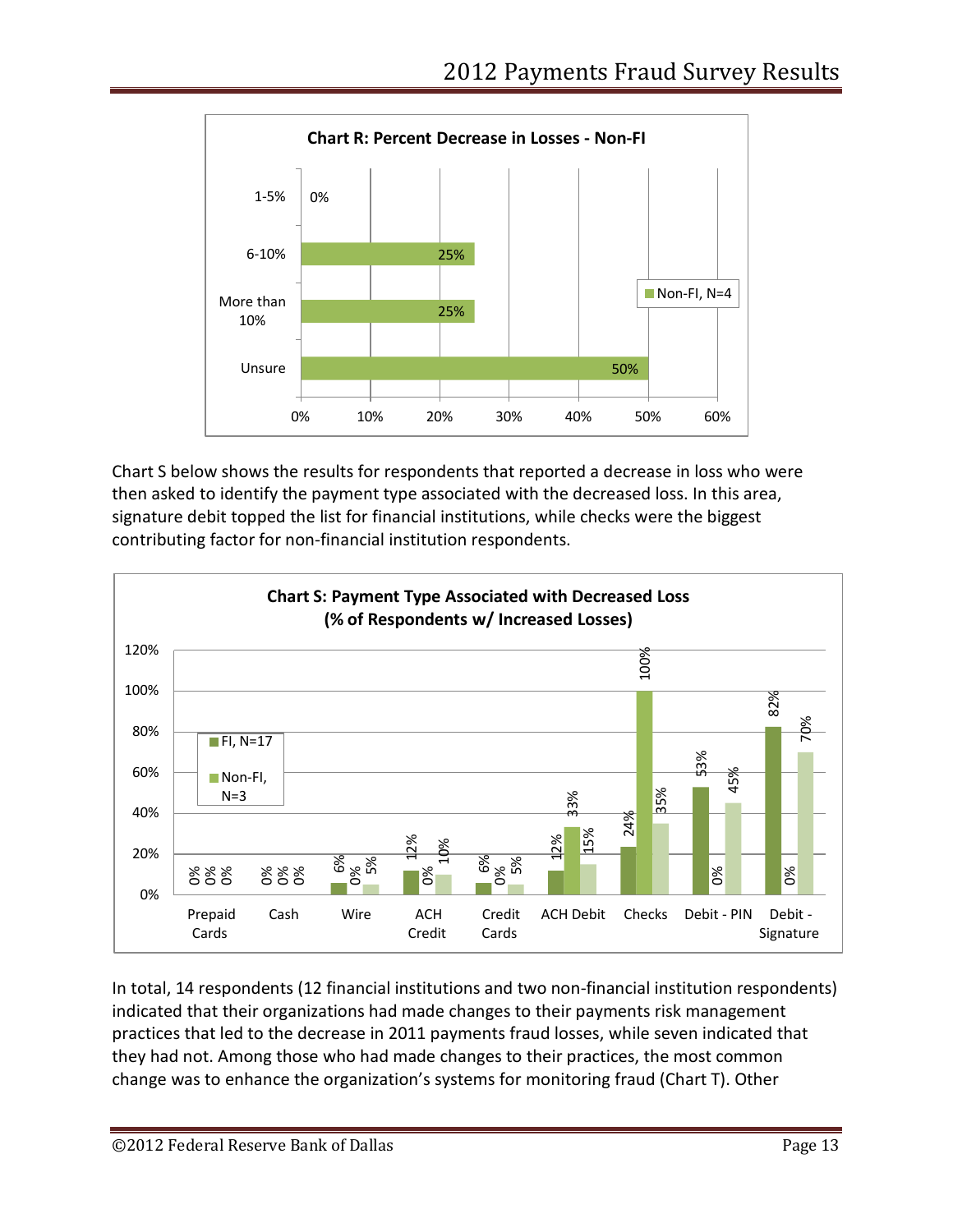

changes included increasing staff training/education and enhancing internal controls and procedures.

Respondents who indicated that enhancements to their organization's fraud monitoring systems had helped to reduce fraud losses were asked to further identify the payment types to which enhanced monitoring applies. Their responses are summarized in Chart U below.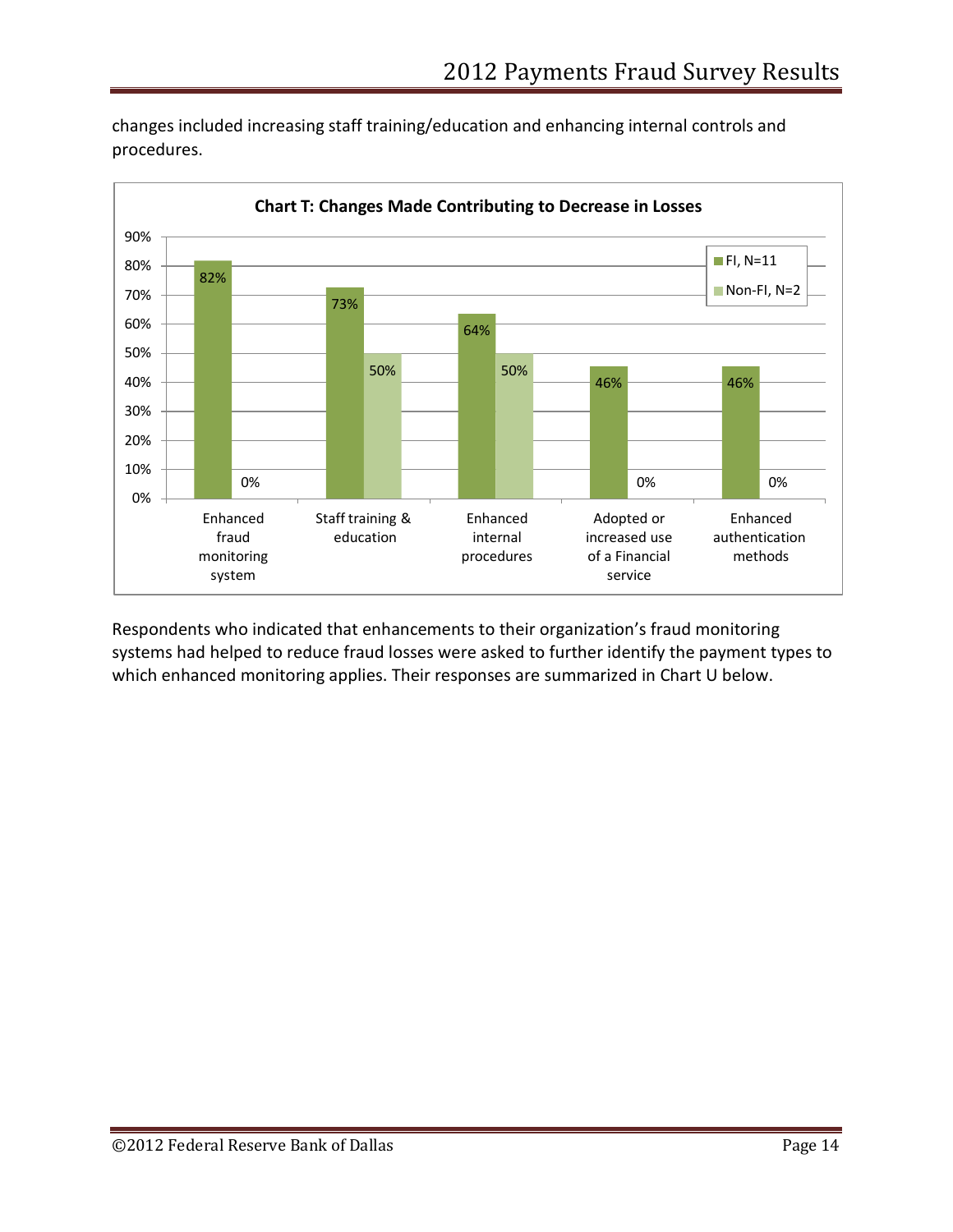

#### *c. Most Common Fraud Schemes*

For payments received by non-financial institution respondents, the top two current fraud schemes most often used were altered/forged checks and counterfeit checks (Chart V). Fifty percent of non-FI respondents reported altered or forged checks as the top scheme most often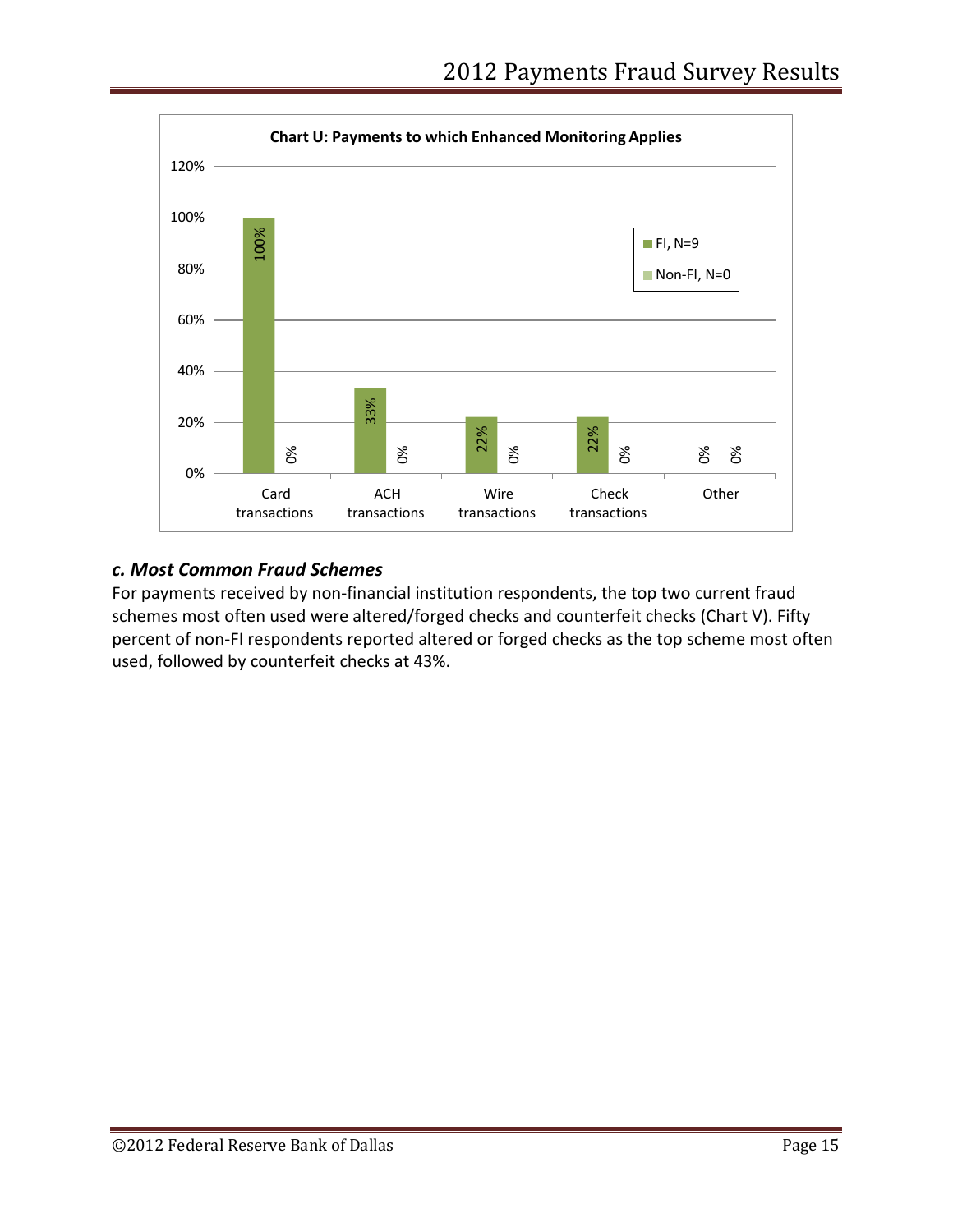

Financial institution respondents indicated that, in payments by or on behalf of their customers, the top two current fraud schemes most often used by fraudsters were counterfeit or stolen cards used at the point of sale (84%) and used online (70%), with counterfeit checks (48%) rounding out the top three (Chart W). Surprisingly, while "corporate account takeover" is a theme often highlighted in the press as a major issue, it was not cited as a significant theme that affected respondents to this survey.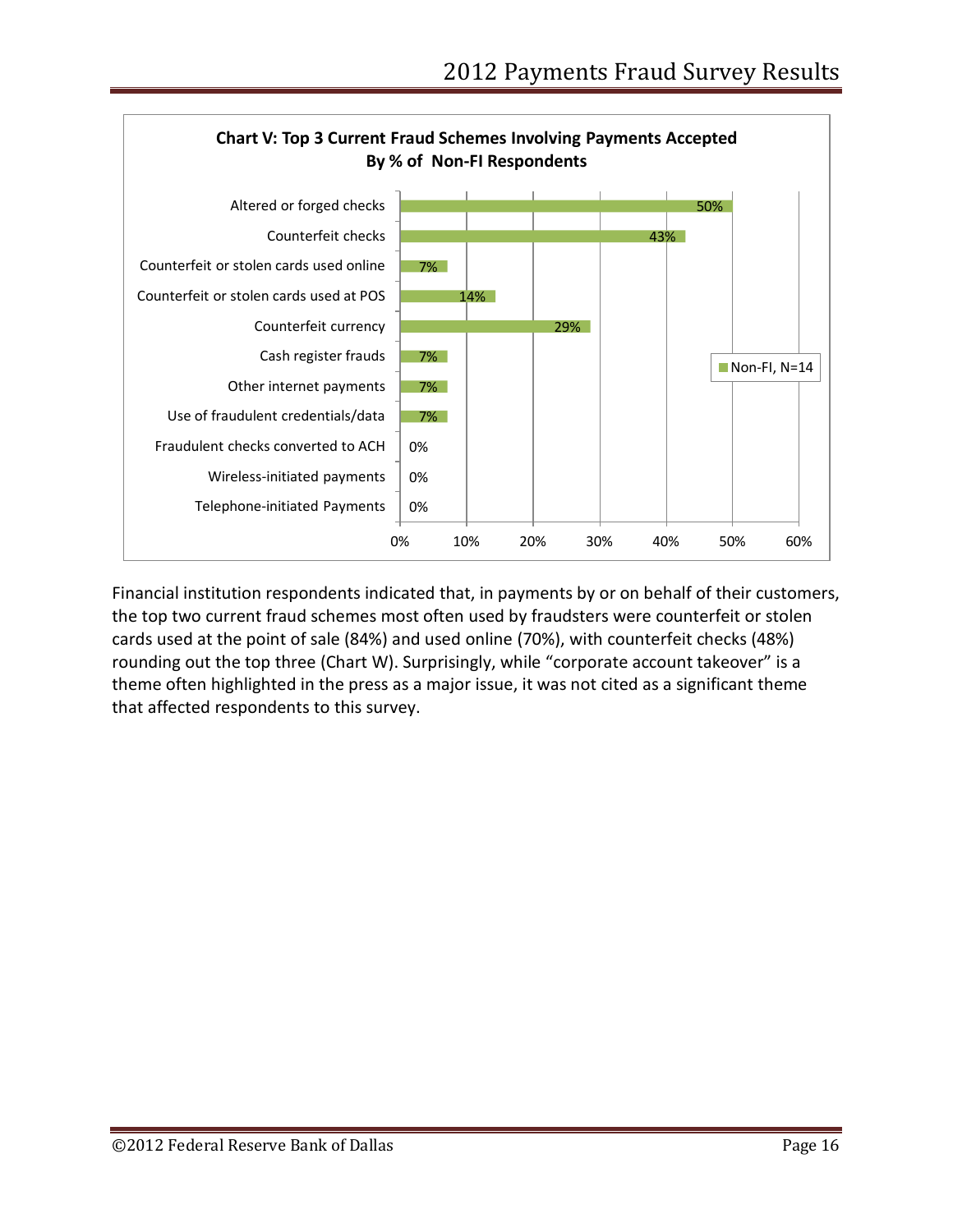

Financial institution respondents that experienced fraud against their organization's own account(s) identified counterfeit checks and unauthorized or fraudulent ACH debits as the top schemes most often used (Chart X).

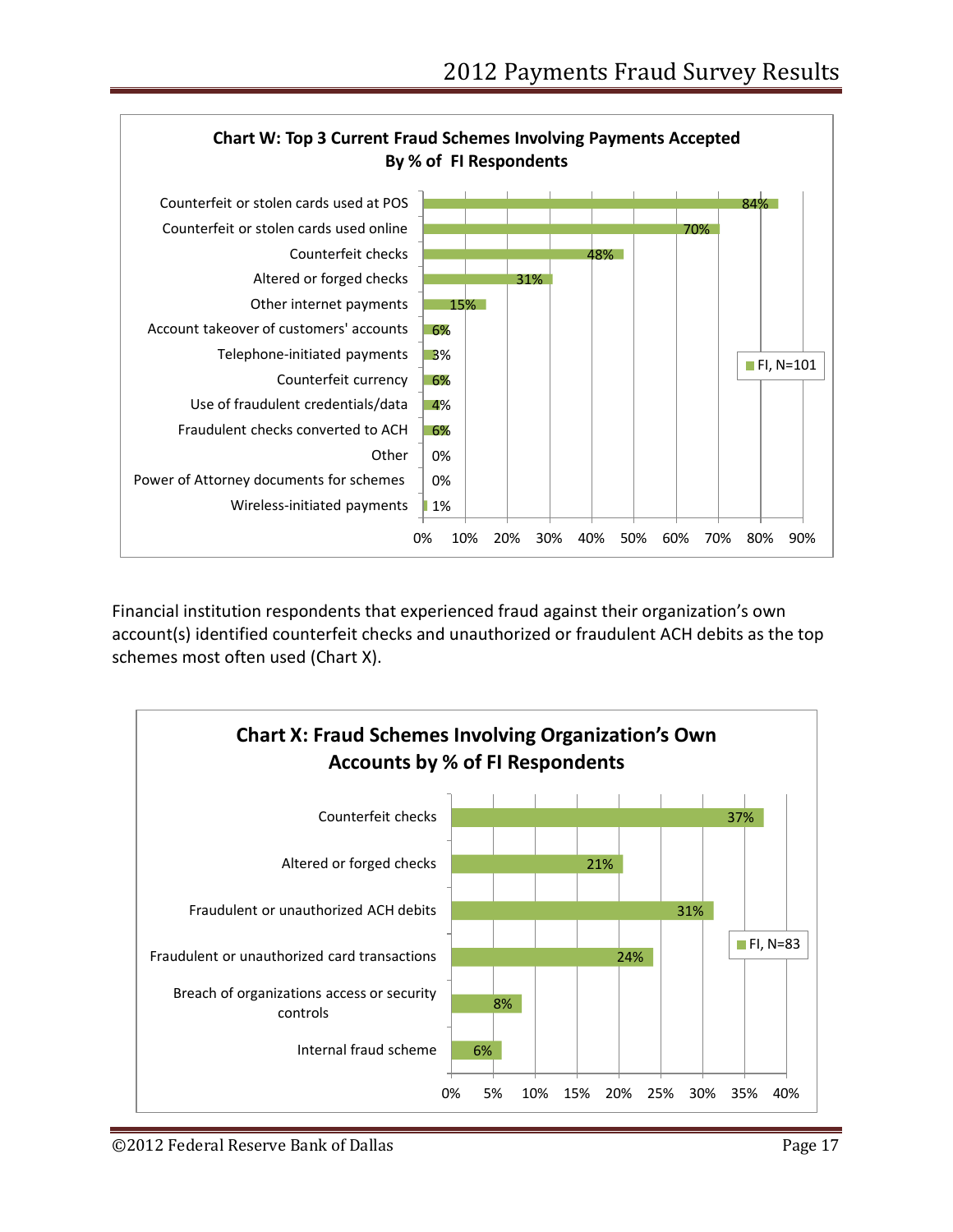Charts Y and Z list the top three sources of information used in fraud schemes, as reported by financial and non-financial institution respondents, respectively. Approximately 70% of the financial institution respondents identified "sensitive" information obtained from a lost or stolen card, check or other physical document or device while in the consumer's control. For non-financial institution respondents, however, the organization's information was most commonly obtained from a legitimate check issued by the organization.

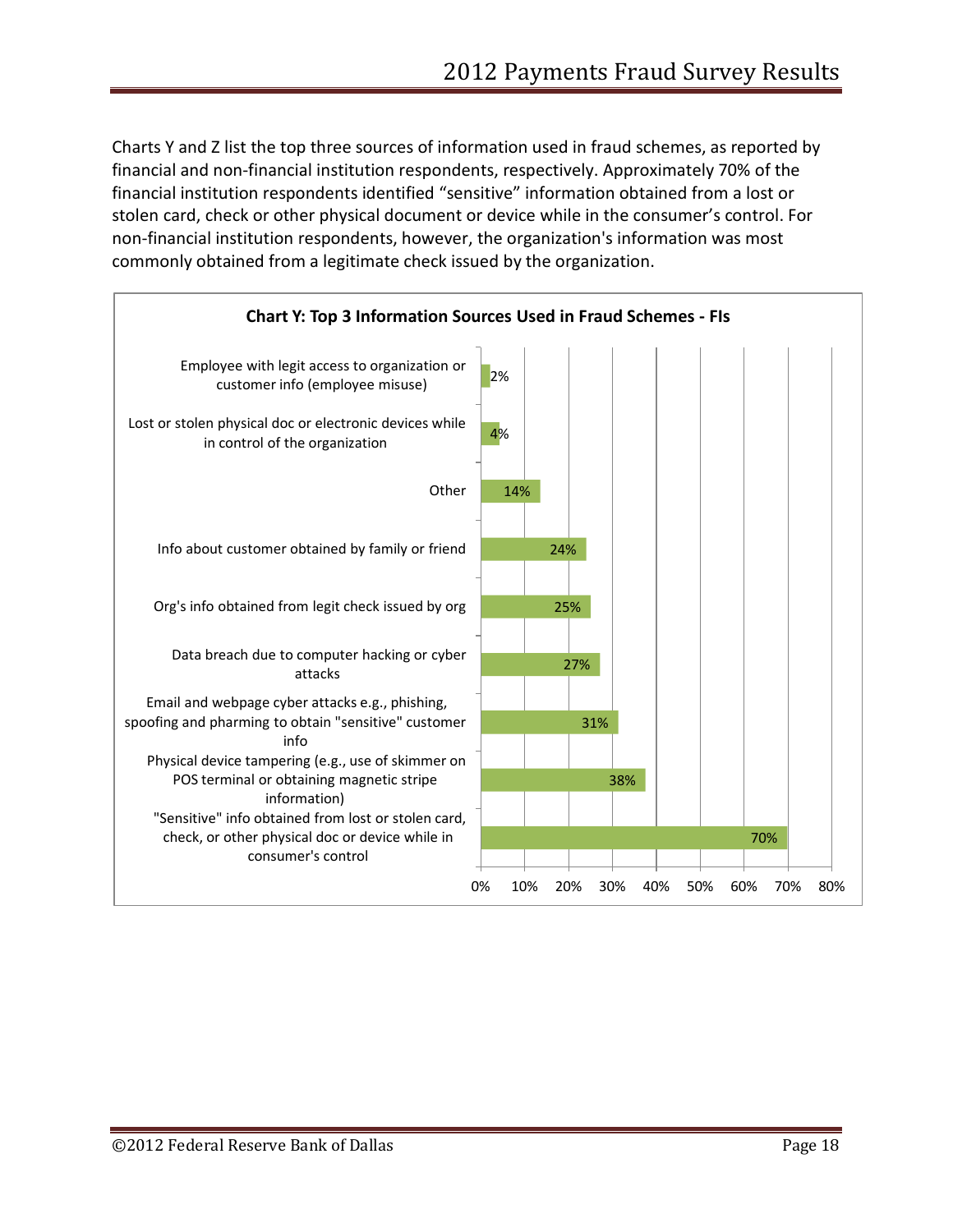

# *e. Payments Fraud Mitigation Methods Used*

Respondents were asked about their use of—and the effectiveness of—various types of fraud mitigation methods and tools. Questions were asked in four areas: i) authentication methods, ii) transaction screening and risk management approach, iii) internal controls, and iv) risk mitigation services offered by financial institutions.

i. *Authentication.* Respondents were asked which authentication methods their organizations currently use or plan to use to mitigate payment risk. Responses are indicated in Charts AA and BB for financial and non-financial institution respondents, respectively. In a hopeful sign for the growth in adoption of the EMV standards<sup>[3](#page-18-0)</sup> for card processing, some 17% of FI respondents indicated that they plan to use chip card authentication by 2014.

<span id="page-18-0"></span> $3$  EMV® is a global standard for credit and debit card transactions based on chip card technology. Though widely adopted in other developing countries, the United States is only beginning to move away from magnetic ("mag') stripe technology to the EMV standards. The standard is commonly referred to as "chip-and-PIN," although in the U.S. implementation—as led by the card associations Visa, MasterCard, Discover and American Express—both the option of "chip-and-PIN" and "chip-and-signature" will be allowed.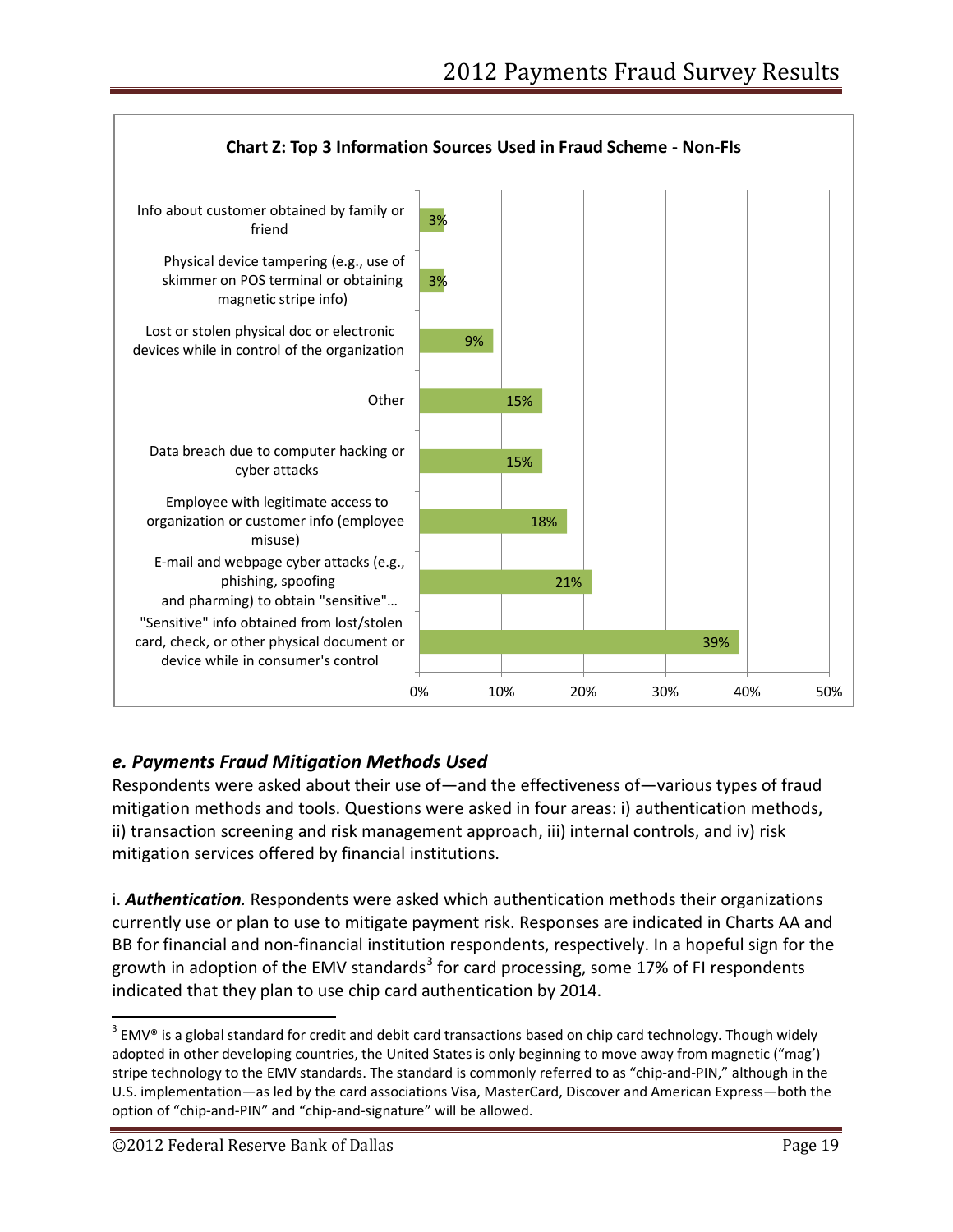



Respondents who indicated that their institutions use the various types of authentication methods shown above were then asked to rate the effectiveness of those authentication methods. Overall, both categories of respondents indicate that the processes they have in place are effective (Charts CC and DD). For financial institutions using signature verification, it was the authentication method most often thought to be "somewhat ineffective" (11%), while non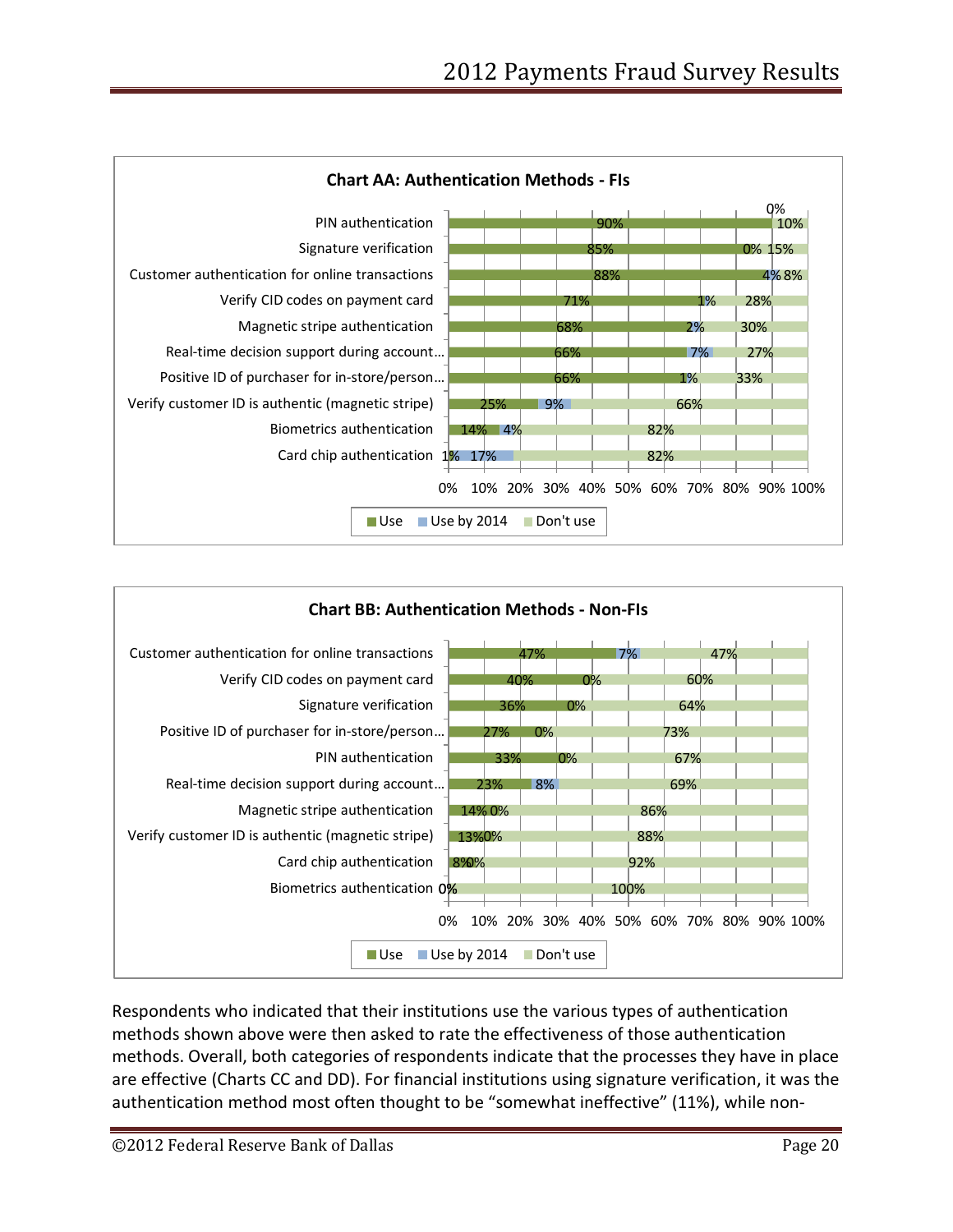financial institution respondents using magnetic stripe authentication more often chose that method as "somewhat ineffective" (50%), though the limited number of respondents to this question may make it hard to draw a broad conclusion.



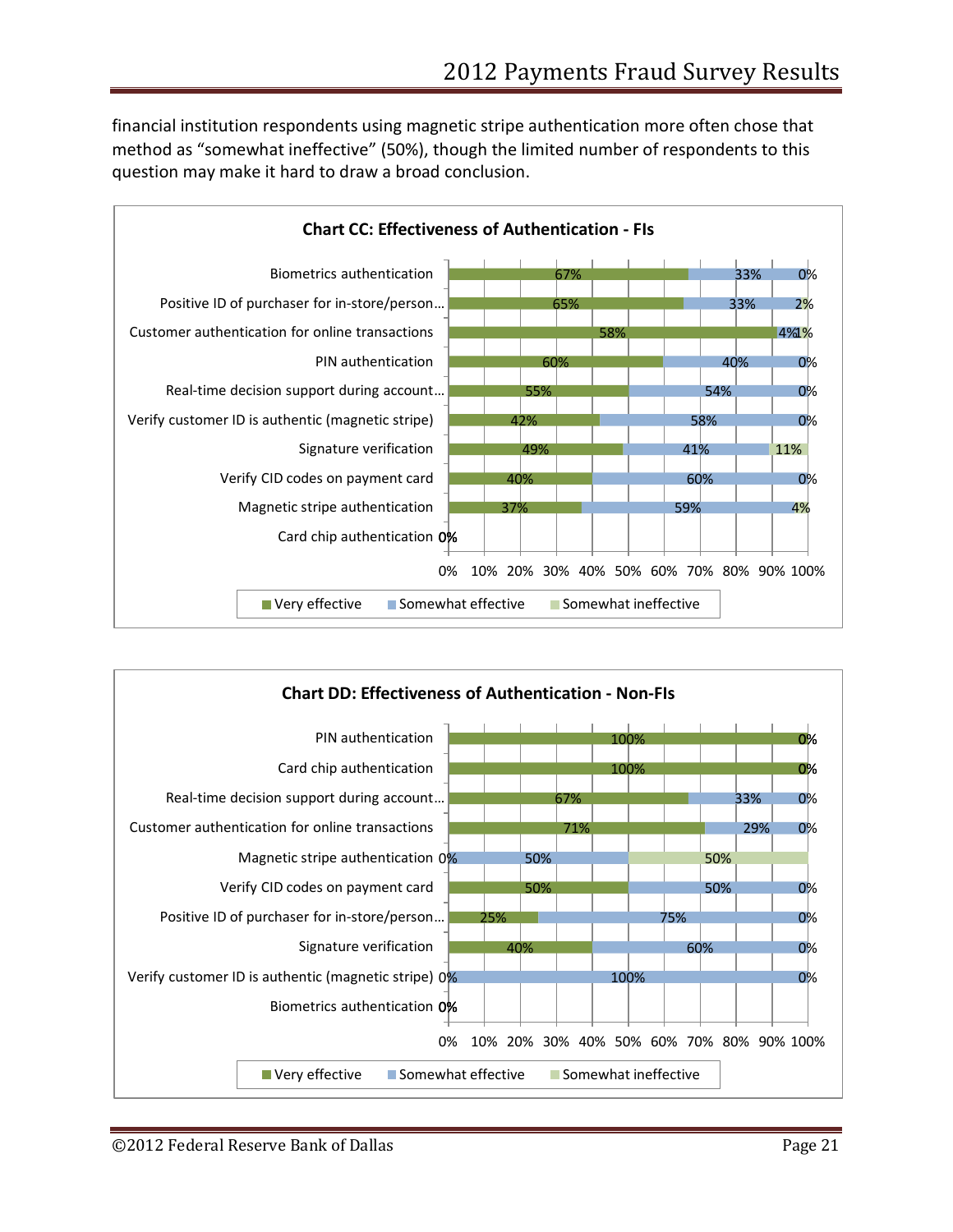ii. **Transaction Screening and Risk Management Approach.** Use of different methods to screen transactions and apply centralized risk management varied significantly in overall adoption between FIs and other organizations (Charts EE and FF). While both financial and non-financial institution respondents rely on human review of payment transactions, a larger percent of FI respondents have adopted or plan to adopt centralized fraud information databases (for either one or multiple payment types) and participate in fraudster databases/receive alerts.

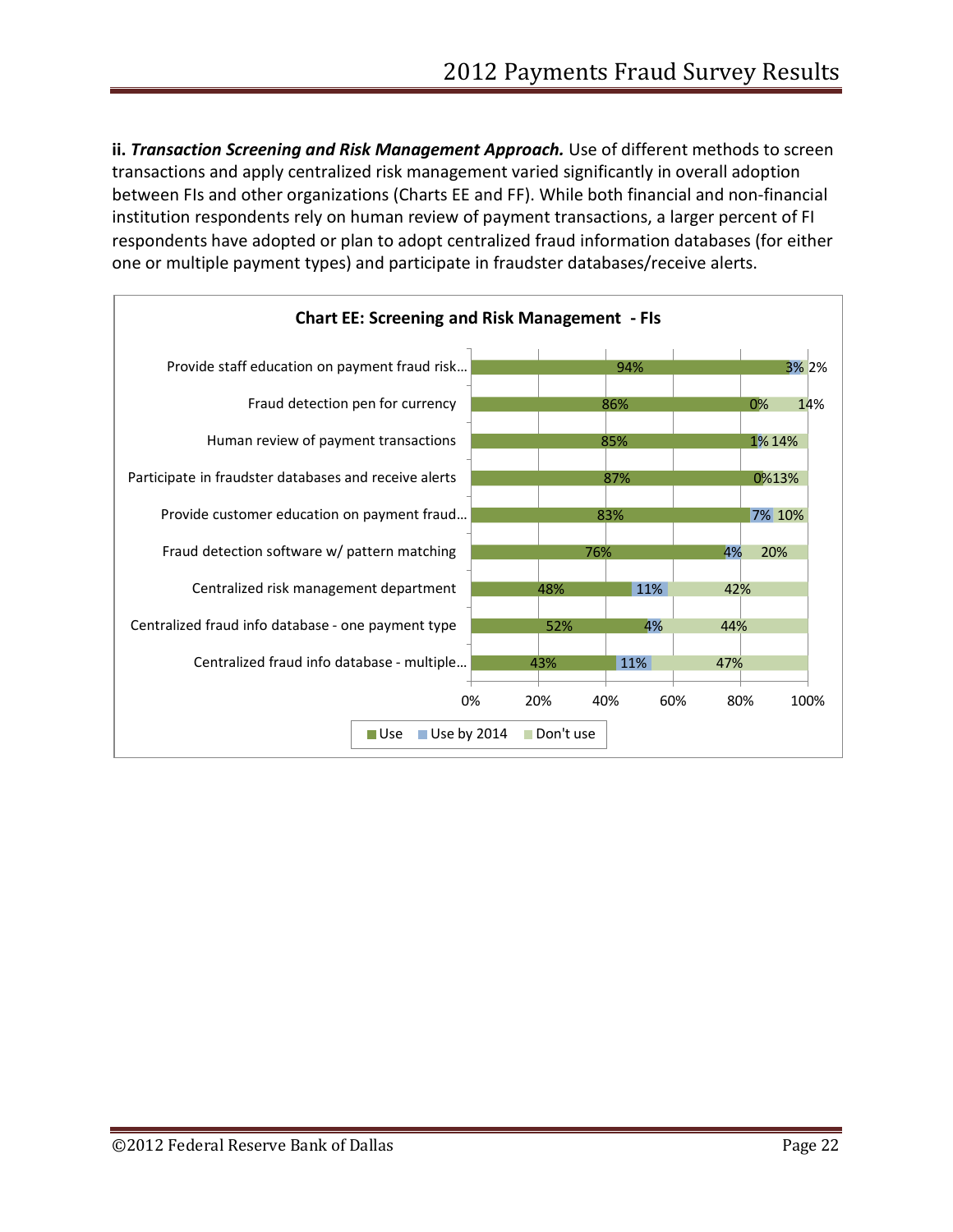

Respondents who indicated that they use certain screening and risk management processes were also asked to report on their sense of the effectiveness of those processes. Their responses are indicated in Charts GG and HH. As with the effectiveness of their authentication processes in the section above, in the case of transaction screening and risk management processes, both categories of respondents indicate that the processes they have in place are effective. For non-financial institution respondents, "participate in fraudster databases and receive alerts" was the only method deemed by any respondent(s) to be "somewhat ineffective," though, again, the limited number of respondents to this question may make it hard to draw a broad conclusion there.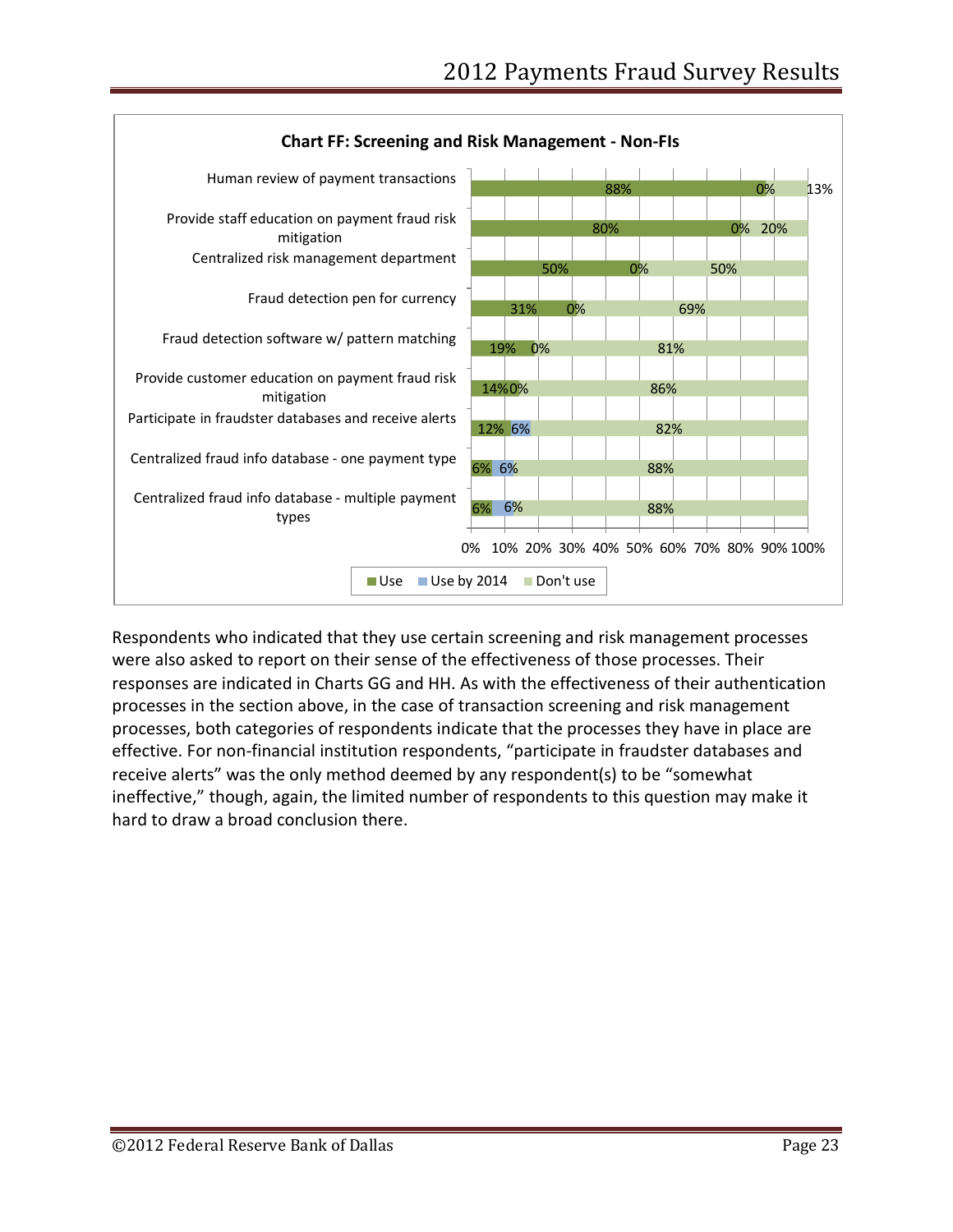



**iii.** *Internal Controls***.** Respondents were asked which internal controls and procedures their organizations currently use or plan to use (Charts II and JJ). Ninety-seven percent of financial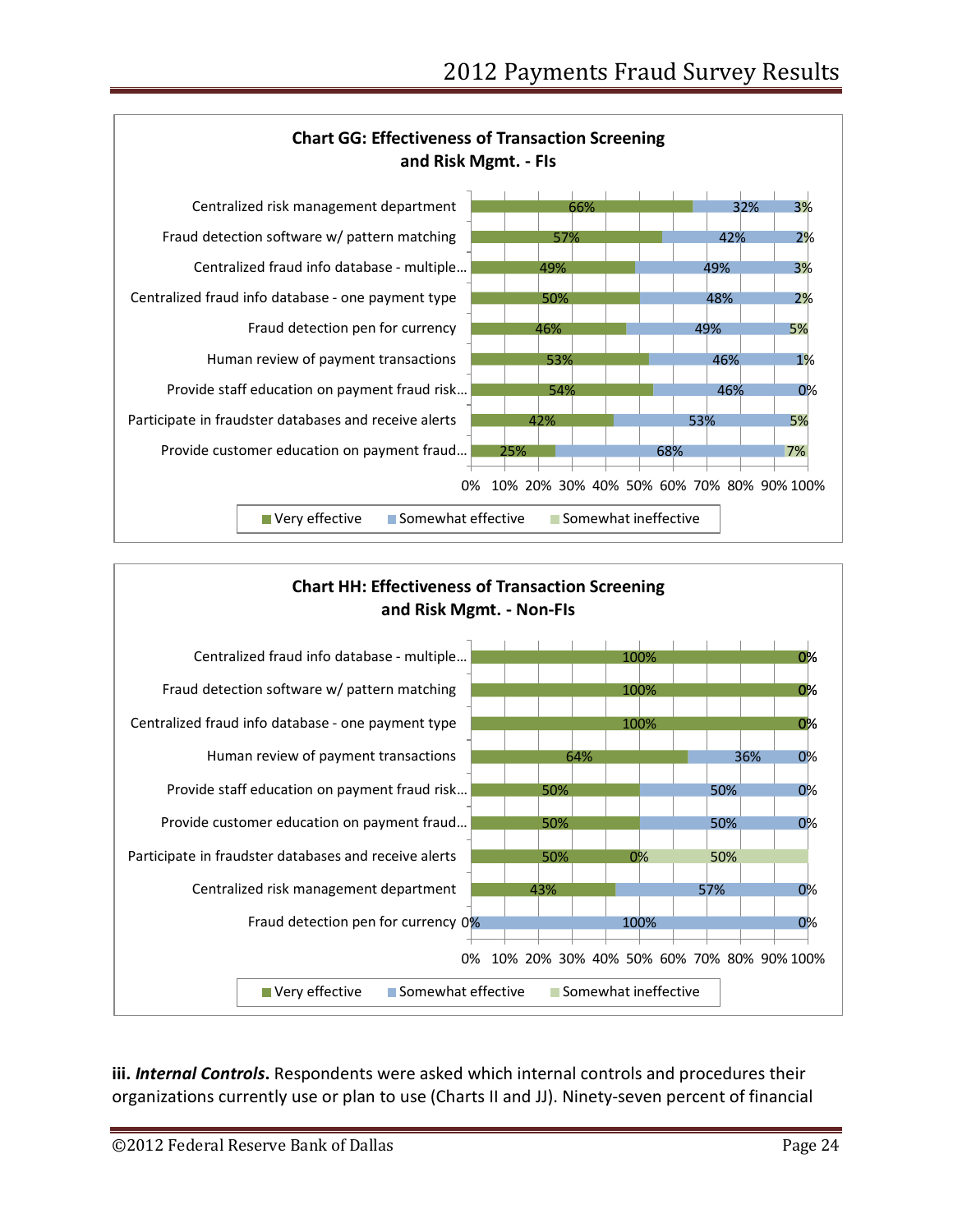institution respondents reconcile bank accounts daily, but only 81% of non-financial institutions do so. Non-financial institution respondents seem to show a strong preference for use of separate accounts for different types of payments. Non-financial institution respondents seem to be more focused on card-related solutions, as by 2014 a number of respondents plan to set transaction limits for corporate card purchases and to review card-related reports daily.

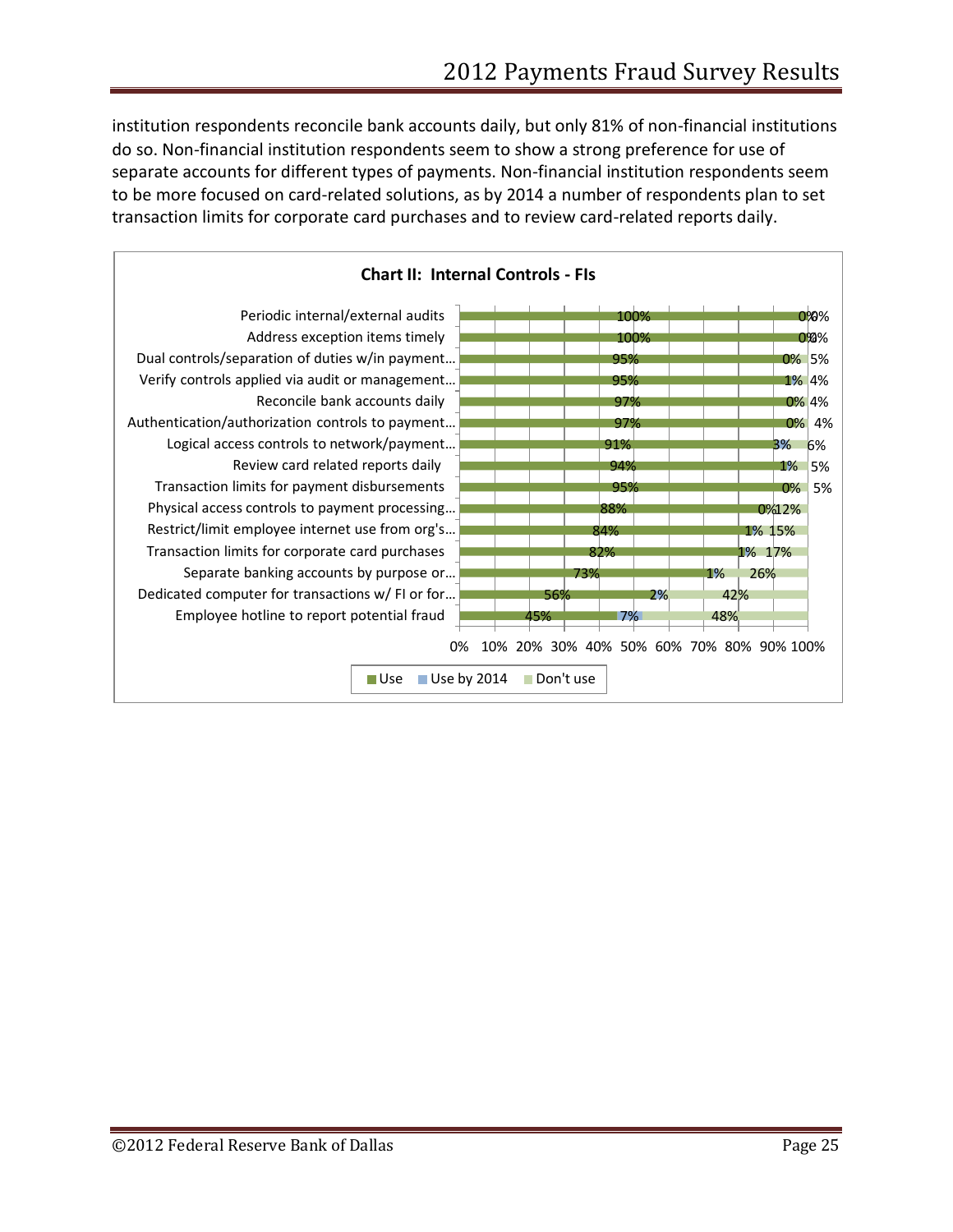

Respondents who indicated they used the types of internal controls as shown above were also asked to report on the effectiveness of those controls. Their responses are indicated in Charts KK and LL. As with the effectiveness of both their authentication processes and in the transaction screening and risk management processes (in the sections above), in the case of internal controls, both categories of respondents indicate that the processes they have in place are effective.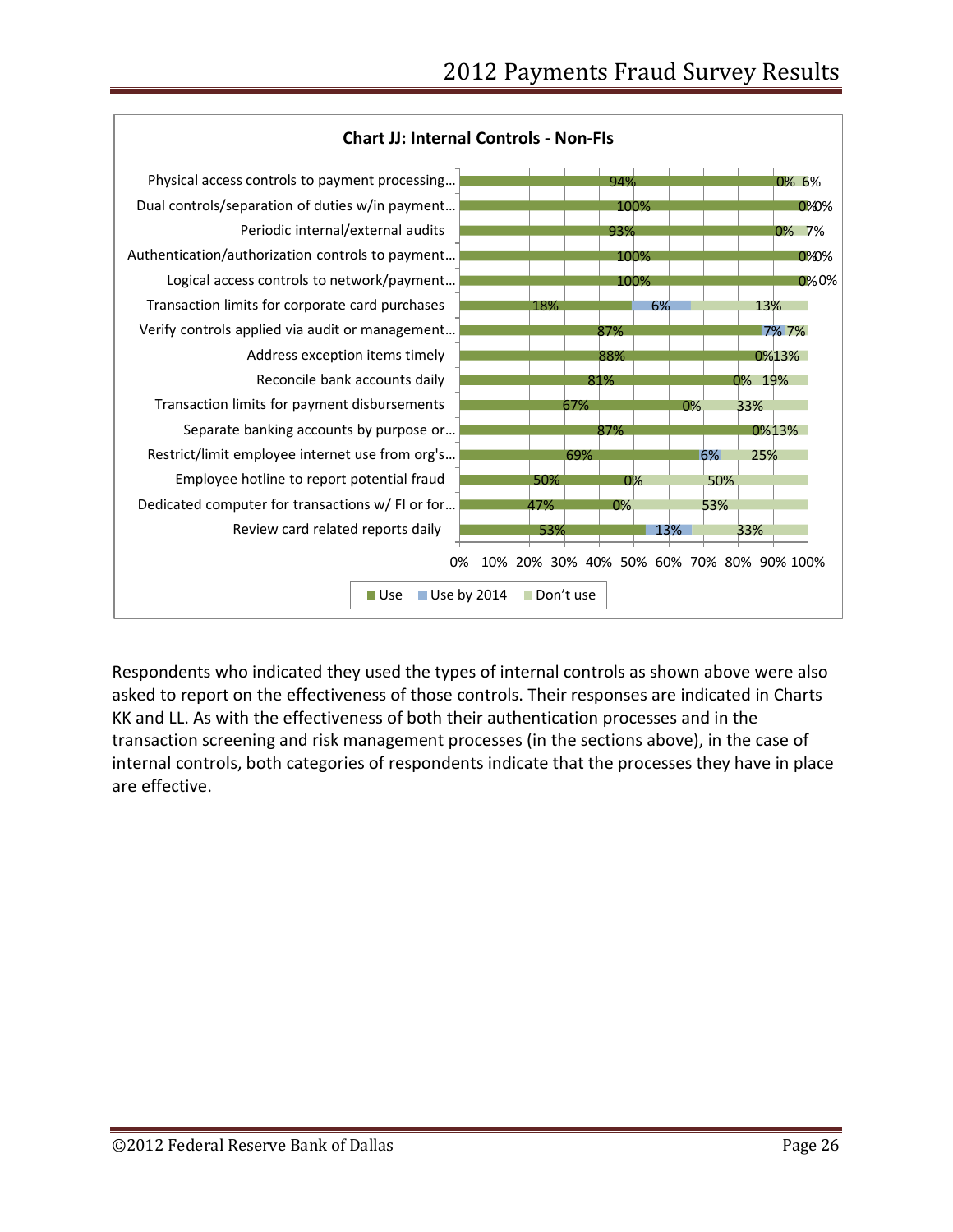



#### iv. Risk Mitigation Services Offered by Financial Institutions. Of the various risk mitigation services offered by financial institutions, the top five used by non-financial institution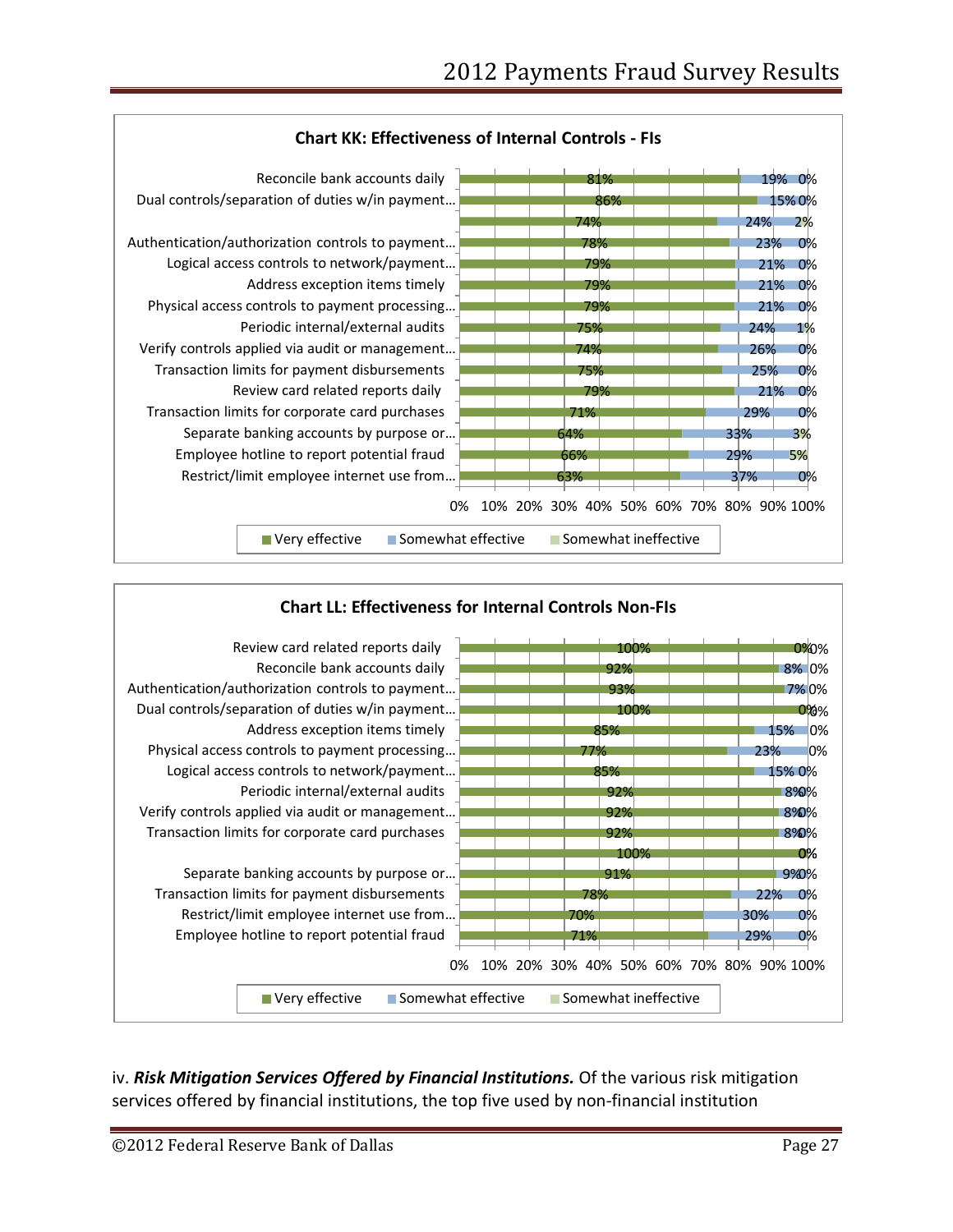respondents as reported in Chart MM are: online information services (e.g. statements), multifactor authentication to initiate payments, fraud loss prevention insurance, check positive pay/reverse positive pay, and ACH debit blocks. Based on the responses as to which services FIs plan to use by 2014, there appears to be significant planned growth in the ACH area, with the use of ACH payee positive Pay (23%) and ACH debit blocks (7%) and debit filters (7%) on the horizon.



When it comes to the effectiveness of these services offered by financial institutions, nonfinancial institution respondents (users of the services) overall indicated positive responses (Chart NN). The one exception was fraud loss prevention services (e.g., insurance). It is possible that financial institution respondents see insurance as less effective as it does not prevent fraud; it is really only a solution for after fraud has already occurred.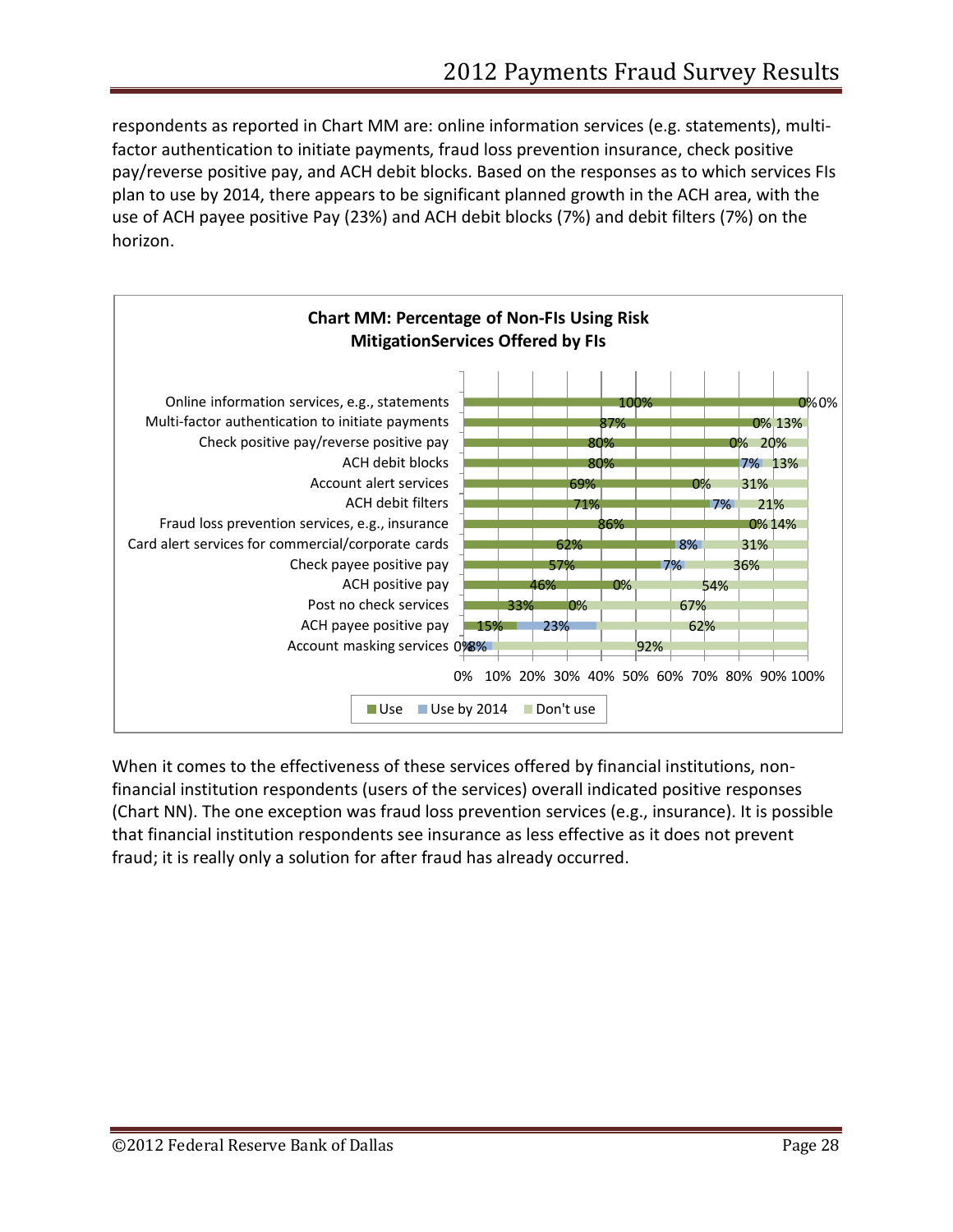

Chart OO provides a view of the various risk mitigation services that are being offered by financial institution respondents. A large majority of respondents are offering services such as online statements to their corporate customers and have implemented multifactor authentication requirements for the initiation of payments. As one moves down the list of service offerings to more complex products, such as positive pay/reverse positive pay and payee positive pay (for both check and ACH), the percentage of financial institution respondents offering those services decreases significantly. It is possible that community bank respondents either cannot offer some of these more sophisticated services or they do not have a commercial customer base that has yet expressed a need for them. In addition, because the financial institution respondents include all types of FIs – both banks and credit unions – the number of respondents may reflect some credit unions that traditionally support individual members, as opposed to corporate customers, and may not need to offer such services to their retail customer base.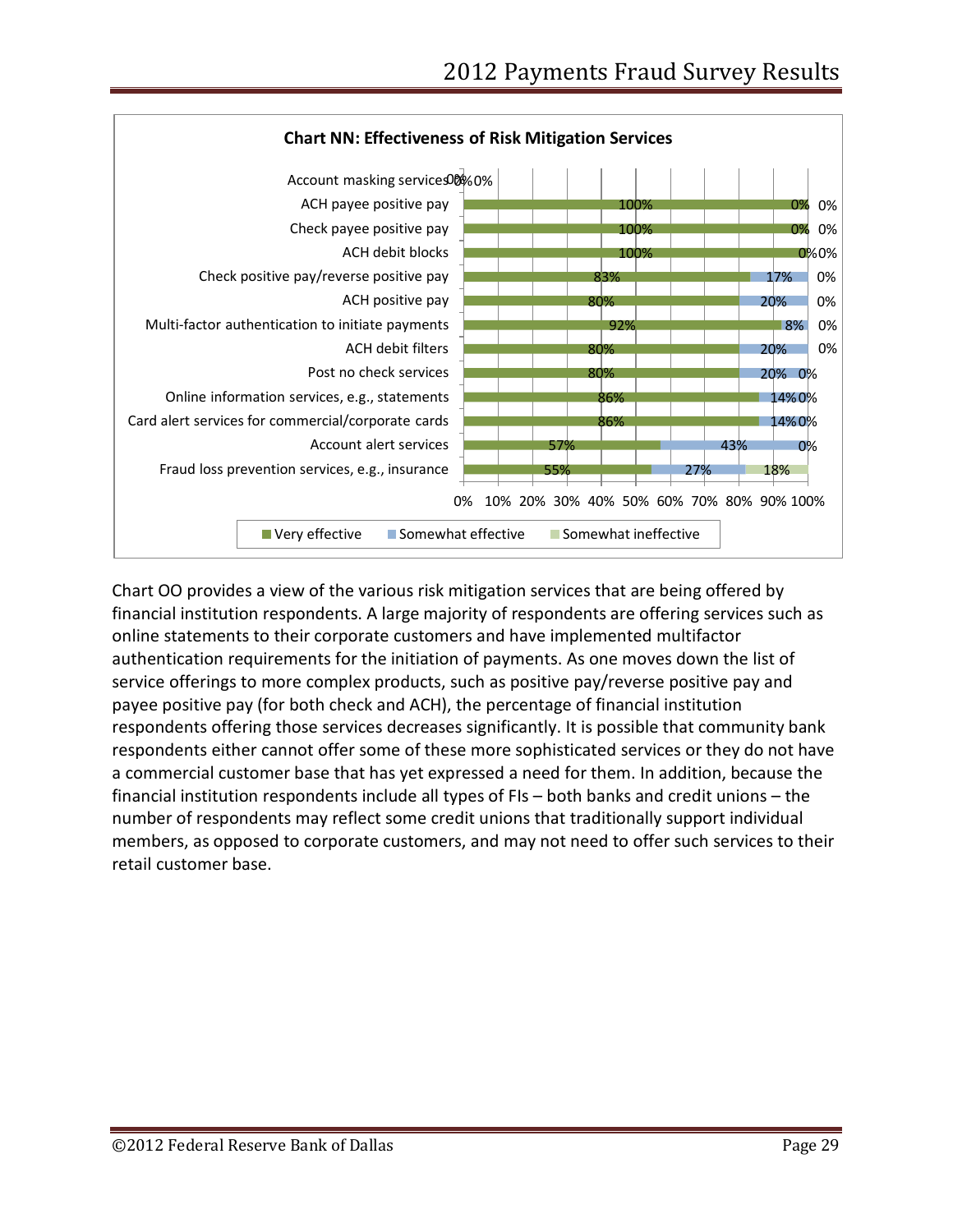

# *f. Opportunities to Reduce Payments Fraud*

Respondents reported on opportunities to reduce fraud in three areas: i) organizational actions, ii) barriers to reducing payments fraud, and iii) legal and regulatory changes.

**i.** *Organizational Actions.* Respondents were asked what new or improved methods are most needed to reduce payments fraud (Chart PP). Nearly two-thirds of the respondents said their organizations should apply controls over Internet payments, while more than half of all respondents are in favor of replacement of card/magnetic stripe technology. The latter bodes well for the coming adoption of the EMV standards for card transactions in the U.S.<sup>[4](#page-29-0)</sup>

<span id="page-29-0"></span> $<sup>4</sup>$  See page 19.</sup>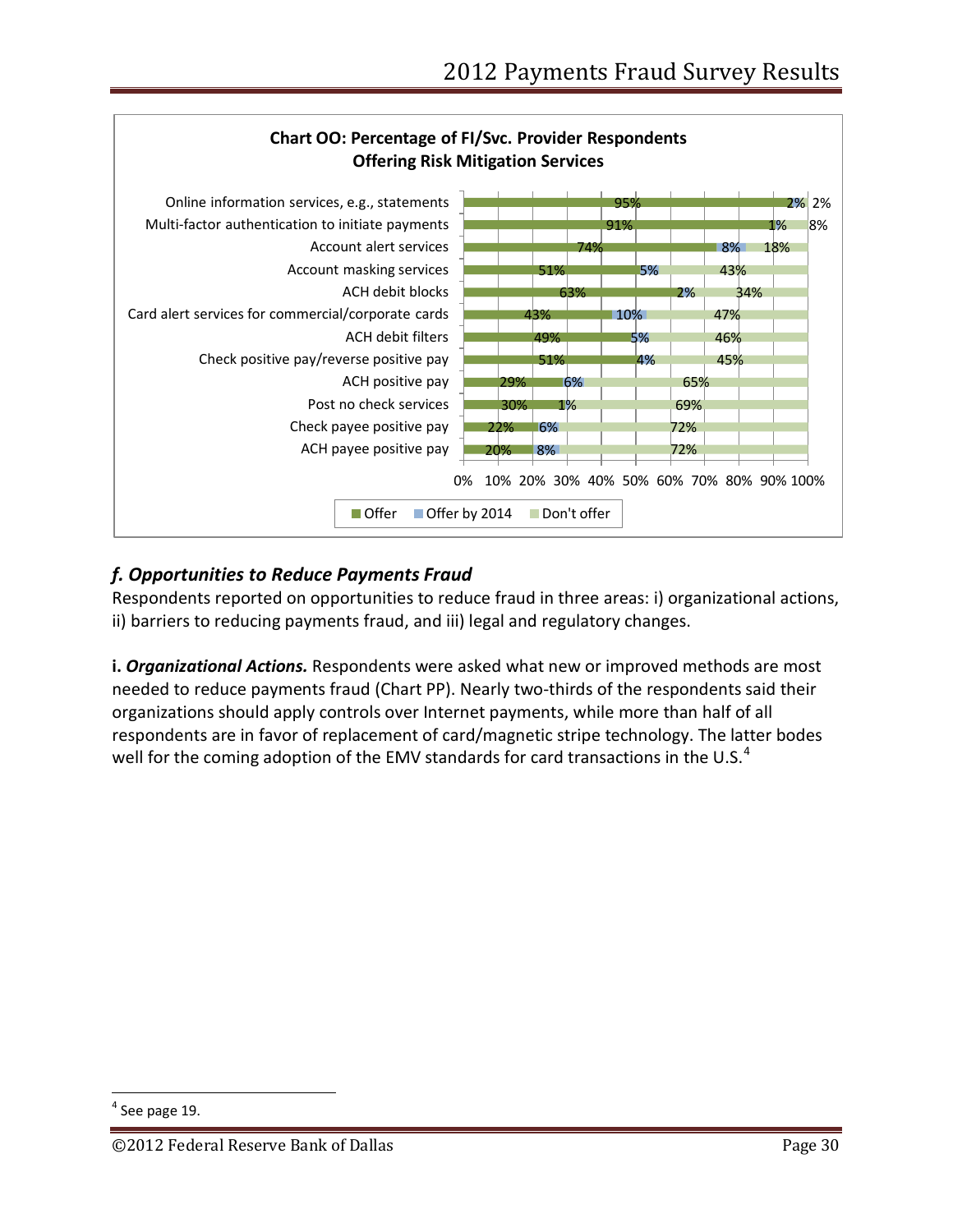

When asked what authentication methods their organizations might prefer or consider adopting to help reduce payments fraud, the adoption of tokens led the way among nonfinancial institution respondents, while multifactor authentication was the top method among financial institution respondents. When viewed in total, approximately 58% of respondents were in favor of multifactor authentication (Chart QQ).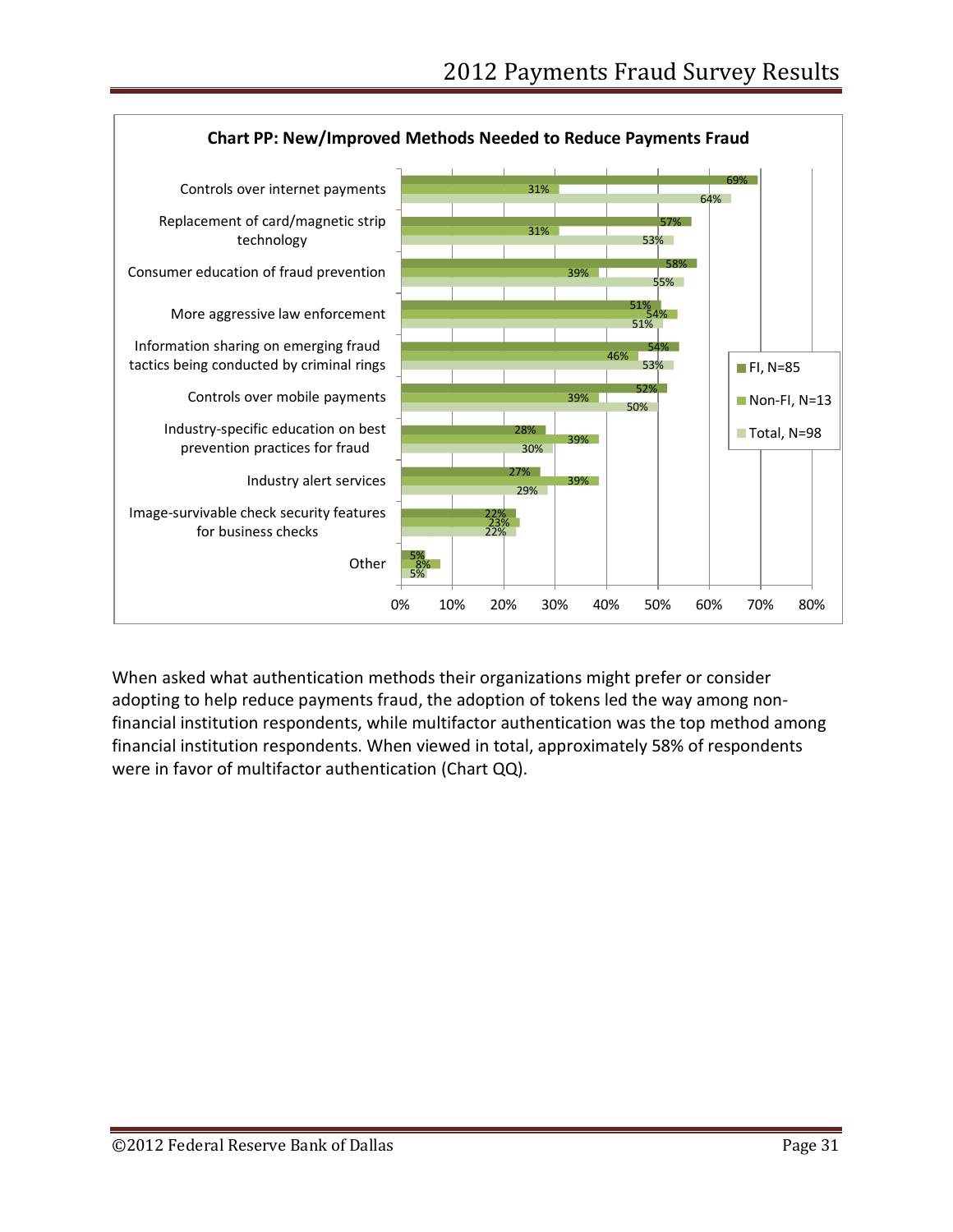

ii. Barriers to Reducing Payments Fraud. Respondents reported on barriers to further reducing payments fraud. Most identified a version of "cost" as the main barrier, citing lack of staff resources, implementation costs and lack of compelling business case as the main barriers. A complete summary is listed in Chart RR.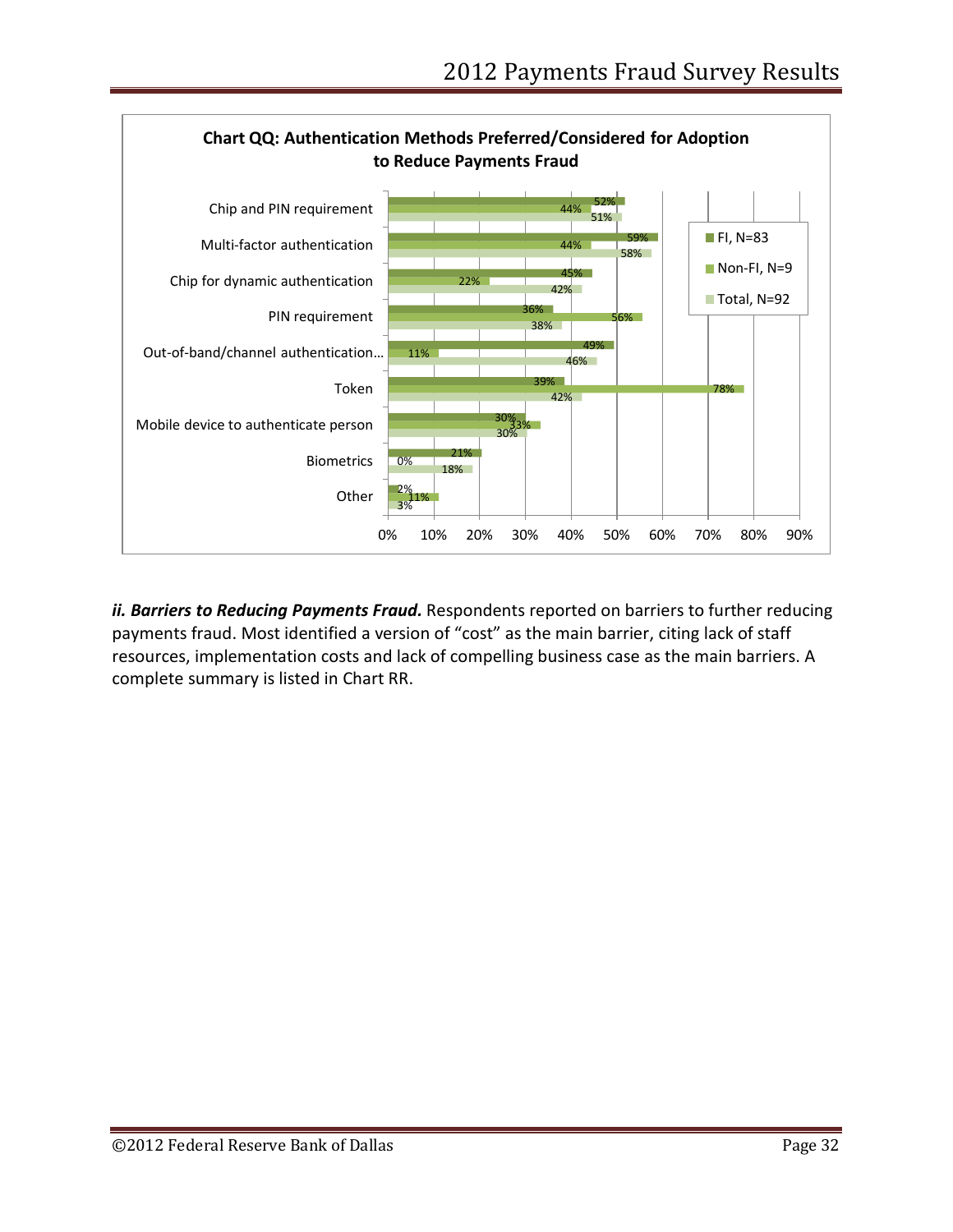

iii. *Legal or Regulatory Changes.* Respondents were also asked to offer views on legal and regulatory changes that would help reduce payments fraud. Many respondents would like to see increased penalties for fraud and more likely prosecution. Topping the list for FI respondents was placing more responsibility for fraud mitigation with—and shifting liability for fraudulent card payments to—the entity that initially accepts the card. This is interesting in light of the planned liability shifts that are part of the EMV "roadmaps" of all the major card associations (MasterCard, Visa, Discover and American Express). Table 2 lists these and other considerations.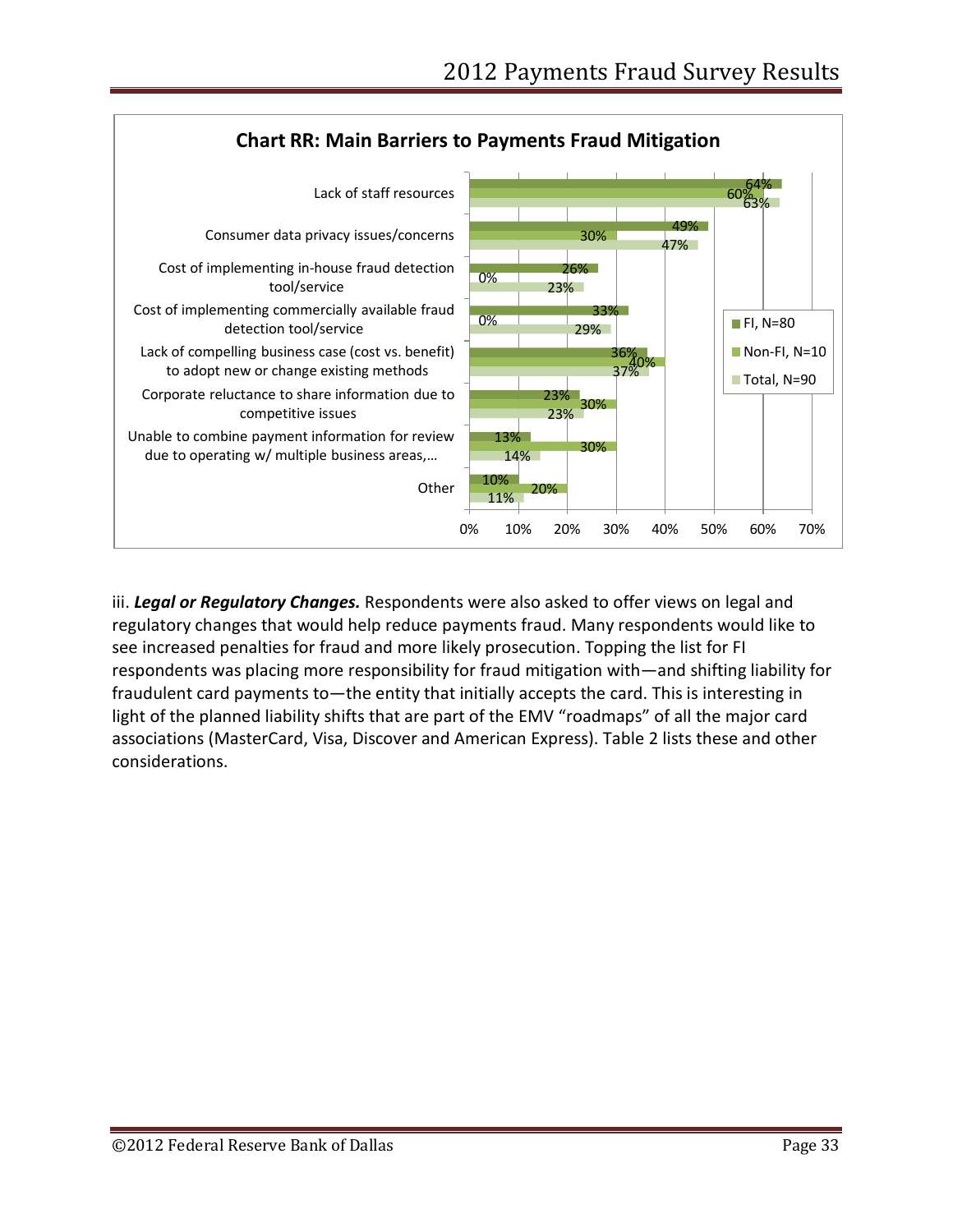|                                                                                                     | FI              | FI                  | Non-FS          | <b>Non-FS</b> | <b>Total</b> | <b>Total</b>        |
|-----------------------------------------------------------------------------------------------------|-----------------|---------------------|-----------------|---------------|--------------|---------------------|
| <b>Legal and Regulatory Changes</b>                                                                 | $(N=86)$ $\tau$ | $\mathbf{L}$<br>(%) | $(N=13)$ $\tau$ | (%)           | $(N=99)$     | $(%)$ $\frac{1}{2}$ |
| Place responsibility to mitigate fraud and shift liability for                                      |                 |                     |                 |               |              |                     |
| fraudulent card payments to the entity that initially accepts                                       | 67              | 78%                 | 3               | 23%           | 70           | 71%                 |
| the card payment                                                                                    |                 |                     |                 |               |              |                     |
| Increase penalties for fraud and attempted fraud                                                    | 63              | 73%                 | 9               | 69%           | 72           | 73%                 |
| Place more responsibility on consumers and customers to<br>reconcile and protect their payment data | 63              | 73%                 | 5               | 39%           | 68           | 69%                 |
| Assign liability for fraud losses to the party most responsible                                     | 60              | 70%                 | 5               | 39%           | 65           | 66%                 |
| for not acting to reduce the risk of payment fraud                                                  |                 |                     |                 |               |              |                     |
| Strengthen disincentives to committing fraud through stiffer                                        | 49              | 57%                 | 10              | 77%           | 59           | 60%                 |
| penalties and more likely prosecution                                                               |                 |                     |                 |               |              |                     |
| Improve law enforcement cooperation on domestic and                                                 | 48              | 56%                 | 8               | 62%           | 56           | 57%                 |
| international payments fraud and fraud rings                                                        |                 |                     |                 |               |              |                     |
| Focus future legal or regulatory changes on data breaches                                           | 44              | 51%                 | 3               | 23%           | 47           | 47%                 |
| to where breaches occur                                                                             |                 |                     |                 |               |              |                     |
| Align Regulation E and Regulation CC to reflect changes in                                          |                 |                     |                 |               |              |                     |
| check collection systems' use of check images and conversion                                        | 39              | 45%                 | 4               | 31%           | 43           | 43%                 |
| of checks to ACH                                                                                    |                 |                     |                 |               |              |                     |
| Assign responsibility for mitigating fraud risk to the party                                        | 41              | 48%                 | $\overline{2}$  | 15%           | 43           | 43%                 |
| best positioned to take action against fraud                                                        |                 |                     |                 |               |              |                     |
| Establish new laws/regs or change existing ones in order to                                         | 27              | 31%                 | 5               | 39%           | 32           | 32%                 |
| strengthen the management of payments fraud risk                                                    |                 |                     |                 |               |              |                     |

#### **Table 2: Legal and Regulatory Considerations by Percentage of Respondents**

# *h. Conclusions*

Considered as a whole, the results of our 2012 payments fraud survey suggest the following:

- Both financial institutions and corporations of all sizes in the district continue to be concerned about payments-related fraud.
- Most problematic is fraud that affects checks and debit cards because these are the payment types that were most often attacked by fraud schemes and that sustained the highest losses as a result. These findings are generally consistent with fraud surveys conducted by national industry associations such as the Association for Financial Professionals (AFP).<sup>[5](#page-33-0)</sup>
- Although fraud involving "corporate account take-over" has been highlighted in the press recently as a major problem, it was not cited as a significant scheme that affected respondents to this survey.
- Most financial institutions and other corporations report total fraud losses that represent less than .3% of their annual revenues. While any loss due to fraud is undesirable, by this measure these levels are relatively small.

<span id="page-33-0"></span> <sup>5</sup> See http://www.afponline.org/fraud/